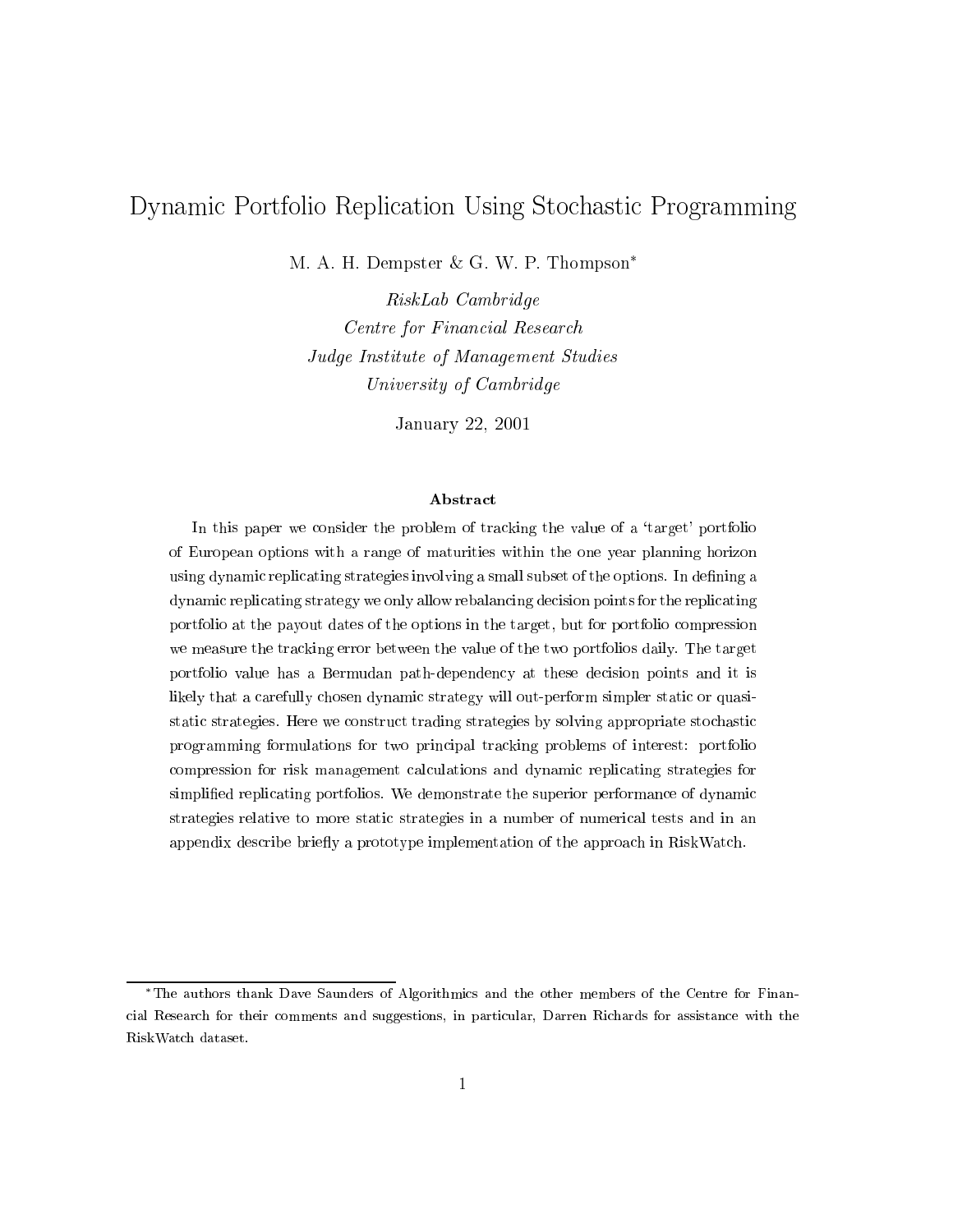### $\mathbf 1$ **Introduction**

In this paper we construct periodically rebalanced dynamic trading strategies for a portfolio containing a small number of tradable instruments which daily tracks the value of a large `target' portfolio over a long period of time. A successful solution to this `tracking' problem is practically useful in a number of financial applications. One such is the investment problem of index-tracking, where the target portfolio consists of the constituent assets of some equity or bond index such as the FTSE-100 or the EMBI+ (see e.g. Worzel, Vassiadou-Zeniou & Zenios, 1994) but here we will address a more complex problem involving nonlinear instruments from a risk management perspective. For risk managers the resolution of the tracking problem can be seen as a way of reducing extensive and complex daily value at risk (VaR) calculations for the target portfolio to the simpler task of evaluating the VaR of the tracking portfolio—we refer to this application as *portfolio compression*. In an investment bank the target portfolio would typically be very large. The approach can also be useful as a hedging tool—which extends Black–Scholes delta hedging replication for a single option to a typical large *portfolio* of options or other derivatives of various maturities by finding a dynamic replication strategy for the target portfolio. A practical application might involve using a collection of liquid instruments to track the value of a much less liquid target.

Here we analyze instances of the daily tracking problem involving a specied target portfolio of 144 European options on the  $S\&P$  500 index of different strikes and maturities within a one year planning horizon, using the technique of *dynamic stochastic programming* (DSP). Thus over the horizon considered in our experiments the values of both the target and dynamic tracking portfolios will exhibit a Bermudan path-dependency at rebalance points of the latter. Gondzio, Kouwenberg & Vorst (1998) have studied the use of DSP techniques to implement the Black-Scholes dynamic hedging strategy for a *single* European 0ption|a simple special case of the tracking problem studied here. The present paper is to our knowledge the first application of DSP to a realistically large portfolio containing instruments which mature within the planning horizon.

Over the last few years leading edge risk management practice has evolved from current mark-to-market to one period forward VaR and mark-to-future techniques (Jamshidian & Zhu 1997, Chisti 1999). When such static methodologies are applied over long horizons to target portfolios containing instruments with maturities within the horizon, they take no account of changes in portfolio composition due to instruments maturing—for replication of such portfolios dynamic trading strategies are required which may be found optimally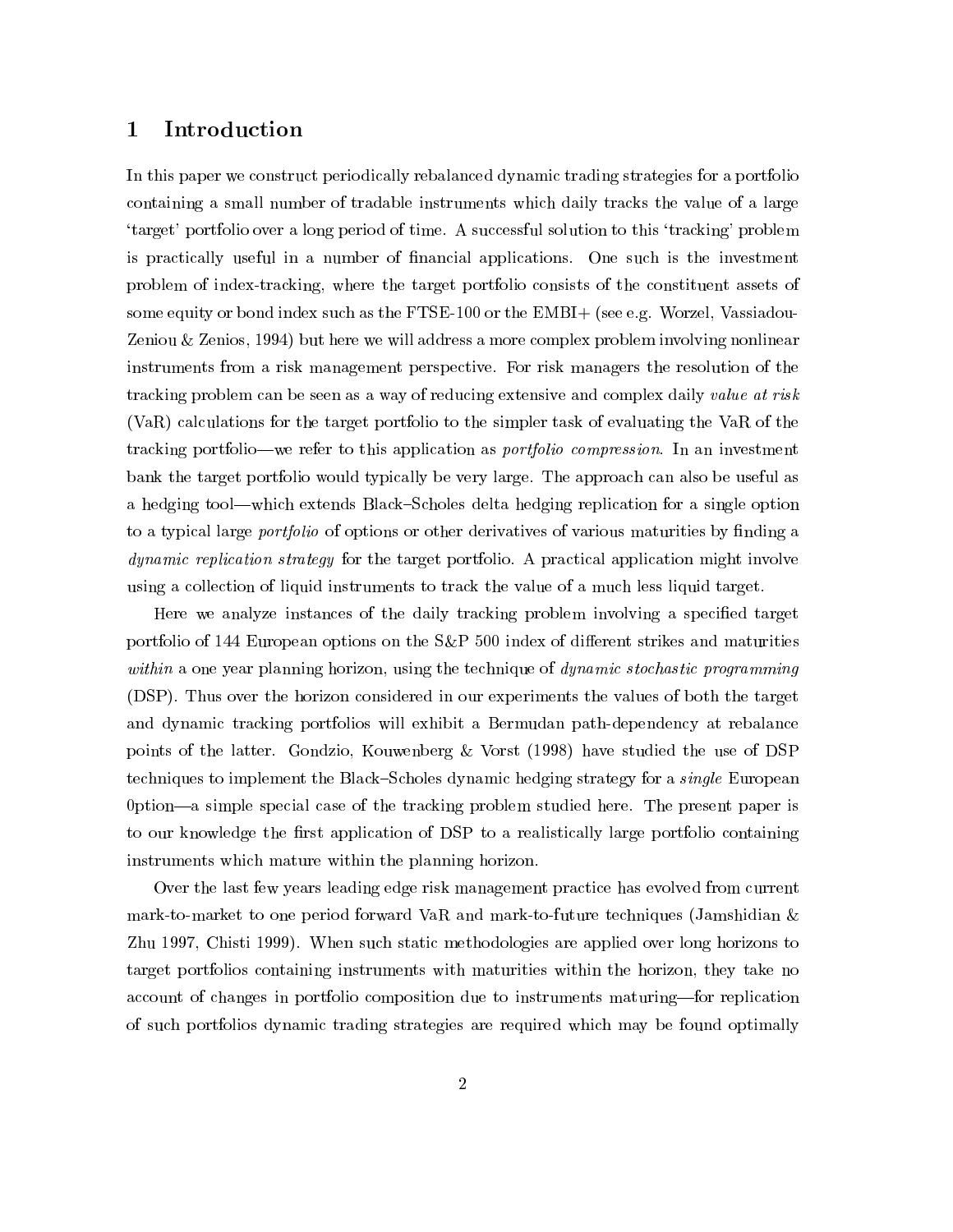using dynamic stochastic programming techniques. DSPs are a form of stochastic dynamic programming problem—but solved by mathematical programming techniques—which allow very large numbers of decisions and high dimensional data processes at a smaller number of natural decision points or *stages* (such as option maturity dates) than the fine timestep typically considered in traditional dynamic programming problems. For practical purposes these latter are restricted by the large number of timesteps to only a few state and decision variables—Bellman's curse of dimensionality. DSPs are multi-stage stochastic programming problems for which the term *dynamic* signifies that the underlying uncertainties are being modelled as evolving in *continuous* time and the corresponding scenarios approximating the data process paths are to be simulated with a much finer timestep (here daily) than the (multi-day) interval between decision points. In this paper we demonstrate that the full use of such an approach—which we term *dynamic portfolio replication*—provides a better solution with respect to alternative definitions of tracking error to the daily tracking problem than simpler approaches. We also confirm in our context the general view in the literature (cf. Dempster et al., 2000) regarding other DSP problems that the scenario trees required for such an approach reduce tracking error when initial branching is high.

The paper is organized as follows. In Section 2 we describe the DSP approach more fully and review the relevant recent literature. Section 3 discusses in detail the process of constructing dynamic trading strategies using DSP. We describe our particular problem and how the DSP approach is applied in this situation in Section 4. In Section 5 we report a number of numerical tests to compare the daily tracking performance of our dynamic trading strategies with simpler hedges including the portfolio delta hedge. Section 6 concludes and discusses current research directions. A brief description of a prototype implementation of the methods of this paper in Algorithmics software is given in an appendix.

## 2 The dynamic stochastic programming approach

Assuming underlying continuous time, the DSP approach to the optimization of a continuous state vector stochastic system is as follows (see e.g. Dempster (1980), Birge & Louveaux  $(1997)$  and Wets & Ziemba  $(1999)$ ). First fix a sequence of times at which decisions will be made (with the current moment the first decision time). Now replace the law of the continuous time paths of the continuous state variables with a sampled 'scenario tree'; this has a single node representing the current moment from which a number of branches extend, representing possible discrete time transitions which the state variables may follow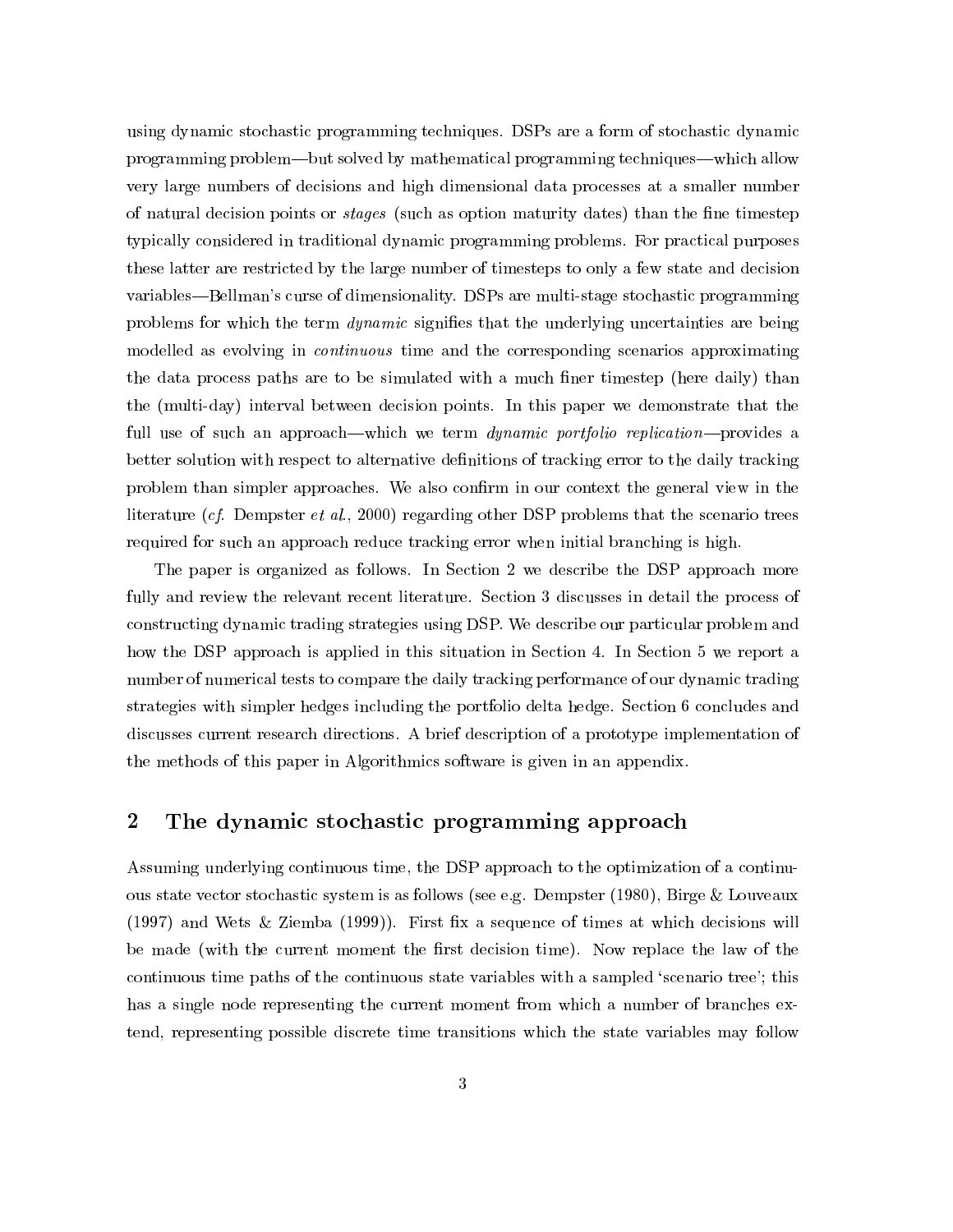from the current moment to the second decision time. Each of these branches ends at a node which itself has further branches, representing discrete time continuations of the paths of the state variables from the second decision time to the third. This process is repeated until every decision time is represented by a collection of nodes in a tree (see Figure 1). Once this scenario tree is constructed, we re-phrase our stochastic optimization problem as an equivalent deterministic optimization problem (typically a linear programming problem) by associating a set of decision variables with each node in the tree, and by expressing the ob jective and constraints of the problem in terms of these decision variables and the values of the state variables on the nodes. The drawback of this approach—which extends both classical decision tree analysis involving a finite number of possible decisions at each node and stochastic dynamic programming as noted above, is that the scenario tree (and hence the size of the optimization problem) grows exponentially as the number of decision times (stages) increases, often necessitating parallel computation and sequential sampling schemes (Dempster & Thompson, 1999).



Figure 1: A binary branching scenario tree whose paths are generated by a data process simulator with daily timestep.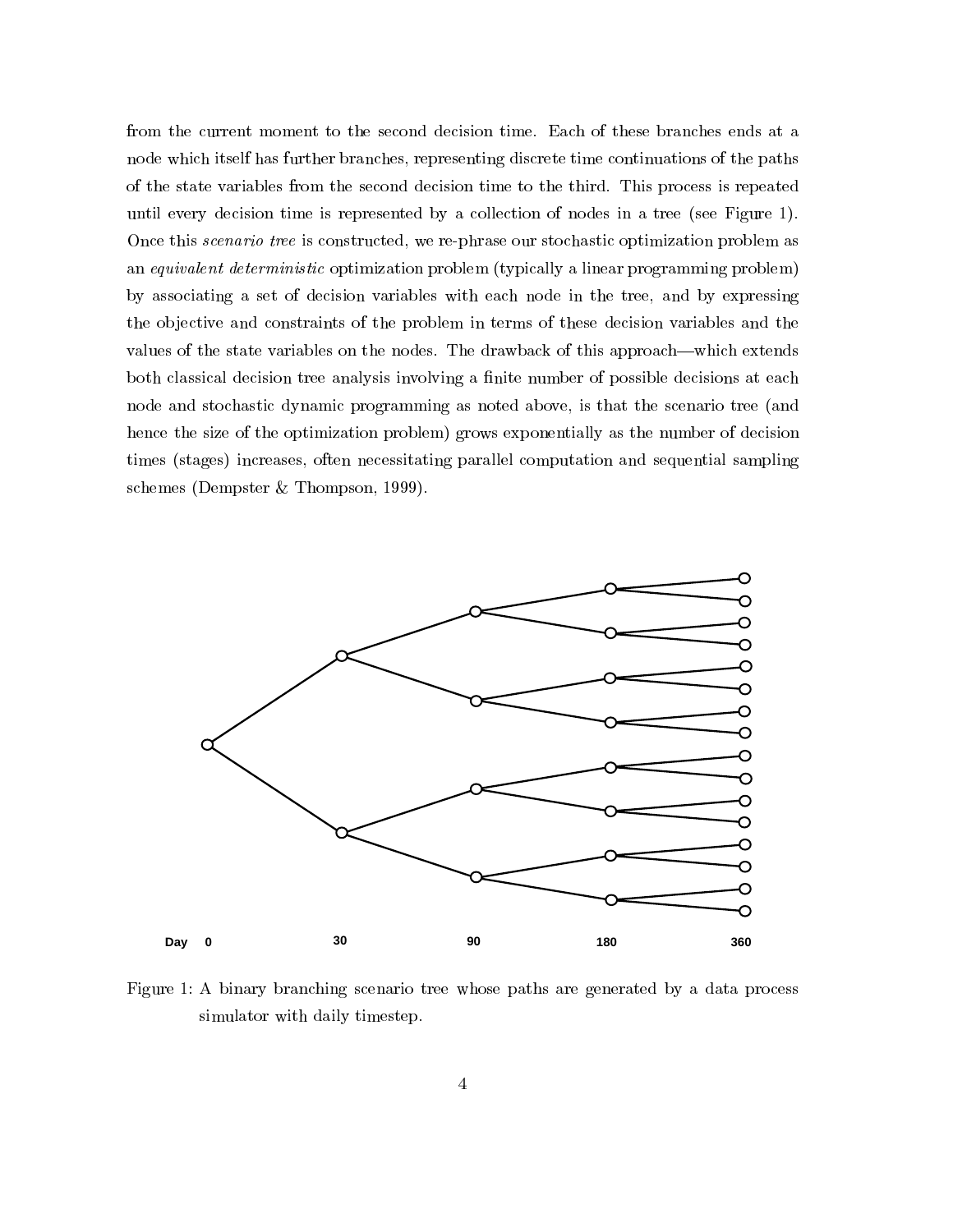Although dating from the 1950s, the practical use of  $SP$  in financial problems is still fairly new since the associated optimization problems as noted above can become extremely large. Most stochastic programming problems in the current nancial literature are of two types: portfolio insurance and asset liability management. A portfolio insurance problem also specifies a 'target portfolio' and asks the analyst to find a dynamic portfolio which when added to the target portfolio reduces the losses of the combined portfolio but retains as much as possible of the profits of the original. Asset liability management (ALM) problems consider a sequence of liabilities (which may change over time stochastically) and try to maximize some overall measure of profit after the liabilities have been paid by allocating investment capital between a set of asset classes such as stocks, bonds and cash (see e.g. Mulvey  $\&$  Ziemba (1998)). In both cases the objective function does not usually penalize over-performance, in contrast to our *tracking problem* where we penalize both under- and over-performance relative to the target. This has subtle implications for the construction of the scenario tree.

As in Figure 1, the simplest scenario trees have the same number of branches at each node, and use random sampling to construct the state variable paths associated with each branch. A more sophisticated approach is to try to fit moments of a theoretical conditional distribution of the state variables at decision times (Kouwenberg 1998). In either case, obviously the more scenarios used to construct the stochastic programming problem the closer the approximation will be to the intractable stochastic optimization problem defined by the continuous time and state (vector) data process assumed to underly the situation being modelled. (In general weak convergence of the law defined by the scenario tree to the law of the underlying stochastic data process observed only at decision points can be established under reasonable conditions as the branching at each node tends to infinity.)

A problem can arise if the scenario tree contains an *arbitrage*: a trading opportunity within the deterministic equivalent of the DSP which can be seen to generate a positive profit from zero capital. If the tree and constraints of the problem permit such opportunities, it is likely that the optimization problem will be unbounded unless over-performance is penalized. Even if infinite profits are prohibited by other constraints in the model such as position limits (as is usually the case in ALM problems for example), it can be expected that the solution of a problem allowing arbitrages will perform poorly, although in practice this is intimately related to the methods used and to the number of scenarios generated. Klaassen (1997) discusses these issues in the context of ALM, and Kouwenberg & Vorst (1998) in portfolio insurance. A feature common to most of the scenario trees in the literature is that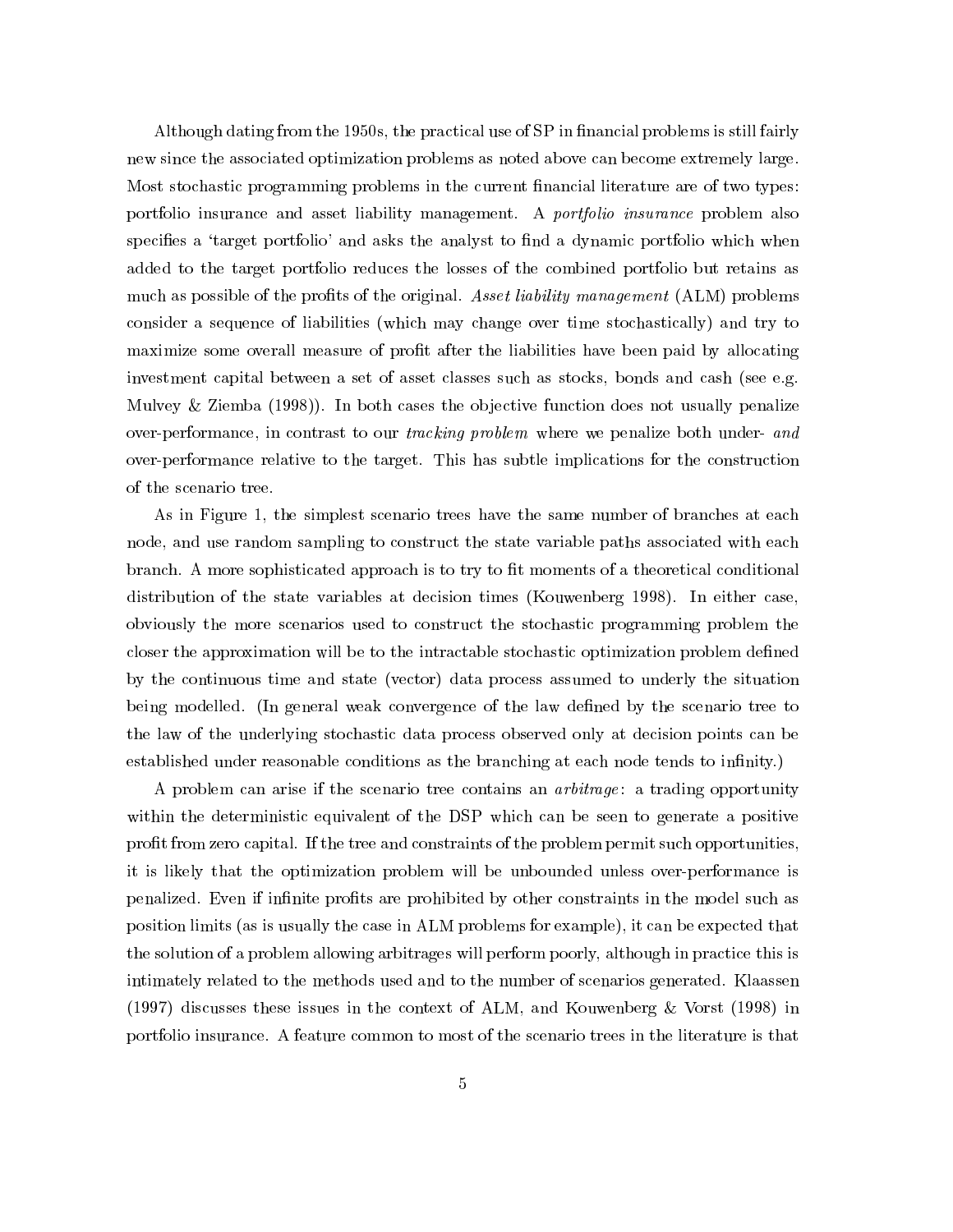nodes in early time periods have a higher number of branches than in later time periods. This is usually due to the way the solution of the DSP problem is expected to be used in practice—initial decisions are implemented and the whole problem is rolled forward to the next decision point.

A final aspect of the DSP approach on which we should comment is the 'testing' of the quality of the solution to the optimization problem in the context of the original continuous time continuous state problem using simulated paths of the state variables. As noted above it is frequently assumed that after the optimization problem is solved, the optimal decision variables at the node representing the current moment will be implemented for some period of time, after which a new scenario tree will be constructed, and a new optimization problem solved. This process is repeated for as long as is required. A suitable testing procedure given this approach is to construct a large number of test scenarios involving the underlying stochastic processes (interest rates, stock prices, etc.), and for each test scenario and decision point, to construct a scenario tree and solve an optimization problem. Golub et al. (1997) and Fleten, Hyland & Wallace (1998) perform this type of test. It has the drawback that the scenario trees cannot be very large or the optimization problems involved will take too long to solve. A typical problem using this scheme might thus have weekly decisions, and generate scenario trees extending over three, four or five weeks. Gondzio  $&$  Kouwenberg (1999) give an example of an ALM problem where the scenario tree has 6 decision times and a branching of 13. Solving a single instance of this problem even with state-of-the-art software and hardware takes over 3 hours and improvements to such times are only possible by utilizing sophisticated parallel algorithms and hardware techniques. Another easier to implement testing procedure is to use each test scenario to construct a path through the scenario tree which, at each stage chooses the branch which is `closest' to the path of the test scenario over the appropriate time interval and then uses the optimal decision variables at the nodes in the scenario tree, together with the genuine statespace variables from the test scenario (Dempster & Ireland, 1988). This is the approach we will adopt for the portfolio compression application which needs fast computation. Gondzio, Kouwenberg & Vorst (1998) use a similar approach, choosing test scenarios from a fine-grained tree which was previously `aggregated' to form the scenario tree used in the optimization problem. Another approach is to generate test scenarios by picking a random path through a previously generated scenario tree or lattice, but this is likely to give rather optimistic answers, especially for trees if later time periods have very few branches or in the case of arbitrage-free lattices, since this property is destroyed by sampling. Gondzio  $et al.$  (1998) describe one way of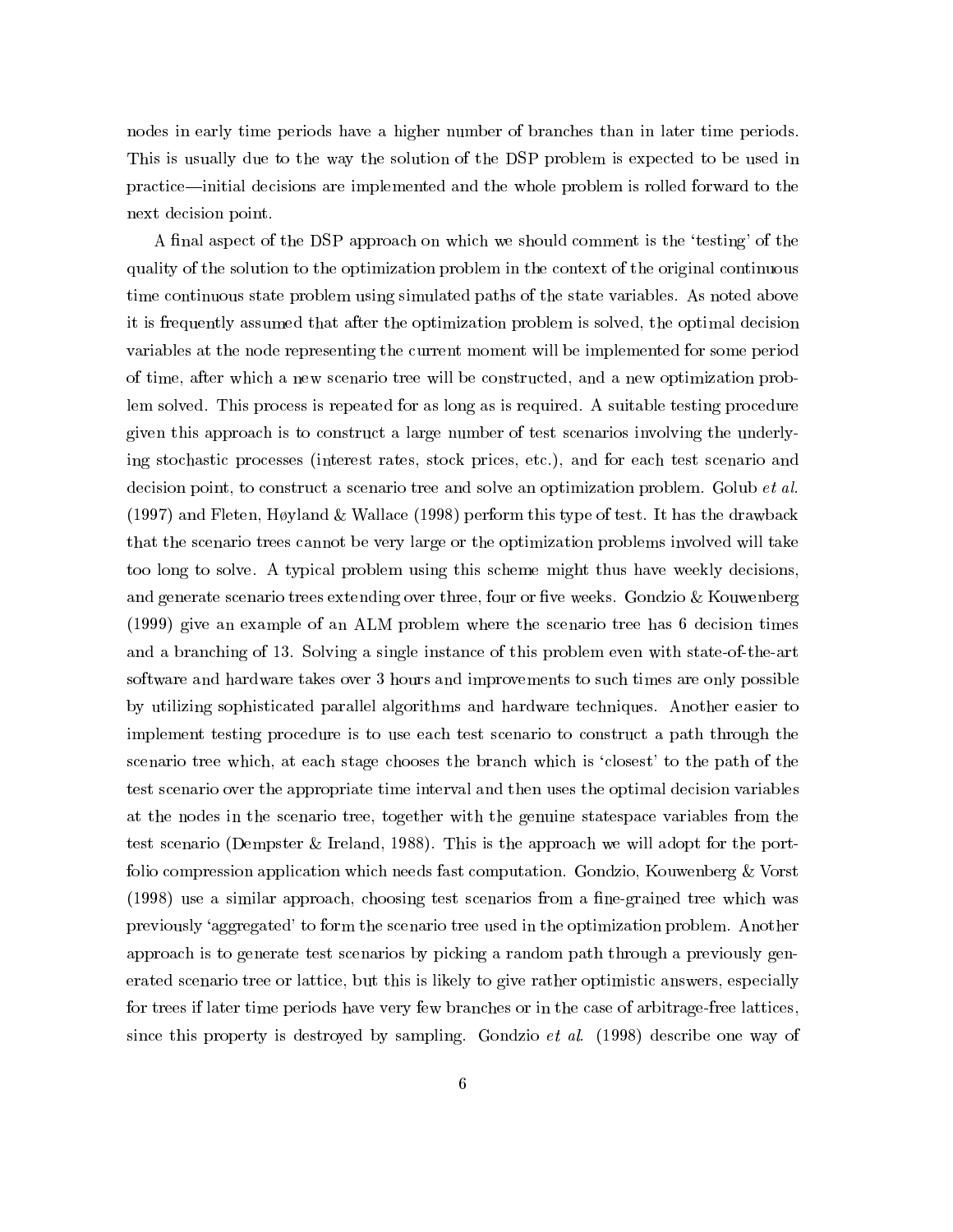constructing smaller arbitrage-free trees starting from an initial (but possibly very large) arbitrage-free tree.

## 3 Constructing dynamic replicating strategies using DSP

In this section we describe in detail how we apply the DSP approach to tracking problems. Recall that a tracking problem defines a target portfolio, whose value is to be 'tracked' and asks us to find a self-financing tracking strategy using a prescribed set of trading instruments. We assume that the value of the target and tradables at time  $t$  are functions of the path over  $[0, T]$  of some observable state process  $\{S(t) \in S : 0 \le t \le T\}$ , where boldface is used to denote random entities throughout.

## $T$  . The contract problems of  $T$

As mentioned above, we will assume a number of discrete *decision points*  $0 = t(1) \leq t(2) \leq$  $\cdots \leq t(T) \leq T$  in time and consider the data of our problem to be observations of the state process at these discrete time points which are for simplicity represented by integer labels  $t = 1, 2, \ldots, T$ .

We consider a multistage version of a static stochastic optimization problem whose deterministic equivalent was studied in Dembo & Rosen (1999). Given a discrete time process  $\{\tau_t \in \mathbb{R} : t = 1,\ldots,T\}$  of values of a target portfolio the stochastic dynamic tracking problem we study is given by

$$
\inf_{\boldsymbol{x}} \frac{1}{T} \sum_{t=1}^{T} \mathbb{E}\left[\boldsymbol{y}_t^+ + \boldsymbol{y}_t^-\right] \tag{1}
$$

such that

$$
p_1' x_1 \le p_1' x_0 \tag{2}
$$

$$
\boldsymbol{p}_t'[\boldsymbol{x}_t - \boldsymbol{x}_{t-1}] = 0 \qquad \text{a.s. } t = 2, \dots, T \tag{3}
$$

$$
\boldsymbol{p}_t^{\prime} \boldsymbol{x}_t - \boldsymbol{y}_t^+ + \boldsymbol{y}_t^- = \boldsymbol{\tau}_t \quad \text{a.s. } t = 1, \dots, T \tag{4}
$$

$$
\boldsymbol{x}_T - \boldsymbol{x}_{T-1} = 0 \qquad \text{a.s.} \tag{5}
$$

$$
y_t^+ \ge 0, \quad y_t^- \ge 0
$$
 a.s.  $t = 1, ..., T$ . (6)

Here the fundamental discrete time *decision process*  $\boldsymbol{x}$  is a set of portfolio positions (long and short) in the securities of the problem and the corresponding *price process*  $\boldsymbol{p}$  is used to value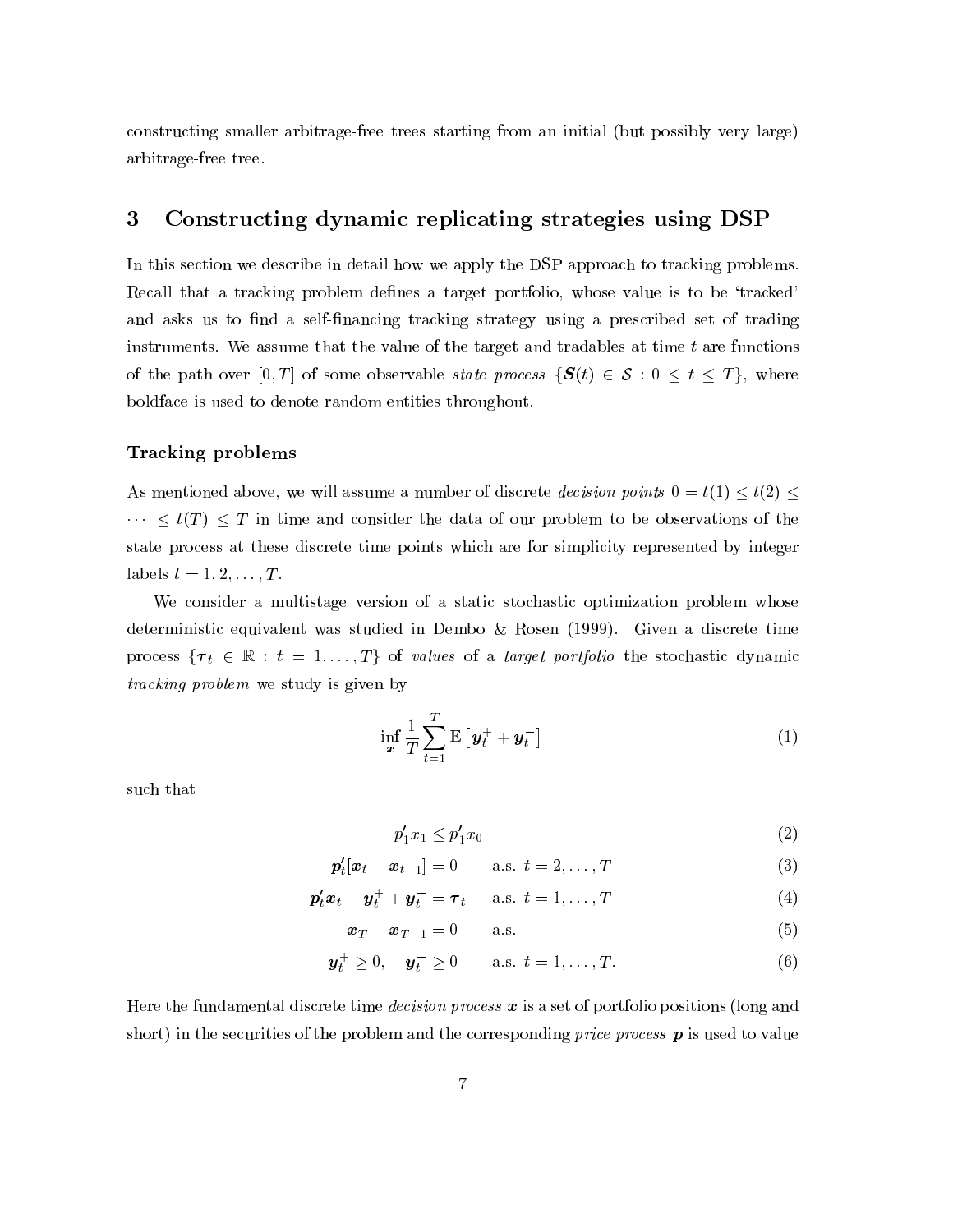these positions at each decision point. At time point 1, prices  $p_1$  and initial endowment  $p_1^{\prime}x_0$ are known, and an initial position  $x_1$  must be taken. Subsequently all decisions are state dependent and hence stochastic; so that the tracking portfolio will have an *almost surely* (a.s.)—i.e. with probability one—upside  $(y_t^+\geq 0)$  or downside  $(y_t^-\geq 0)$  tracking error (6) in value terms. The objective (1) is to minimize the average absolute (or  $L_1$  norm) tracking error subject to budget (2), self-financing (3) and tracking error (4) constraints which must hold a.s. The stochastic tracking portfolio  $x_{T-1}$  set at the penultimate decision point must be held (5) over the period to the horizon at T. Here  $E$  denotes expectation and prime denotes transpose. Many variations on the problem are possible and several will be used in this paper.

First if (6) is replaced by

$$
\rho \geq \boldsymbol{y}_t^+ \geq 0, \quad \rho \geq \boldsymbol{y}_t^- \geq 0 \quad \text{a.s. } t = 1, \dots, T \tag{7}
$$

and the objective  $(1)$  is replaced by

$$
\inf_{x} \rho \tag{8}
$$

we obtain the problem (SPLINF) whose solution minimizes the worst case (or  $L_{\infty}$  norm) tracking error a.s. over both decision points and scenarios.

For either (SPL1) or (SPLINF) applied to the portfolio compression problem—since all positions in the tracking portfolio are *virtual*, i.e. for computational purposes only—we ignore transaction costs and allow an arbitrarily large initial endowment  $p_1^{\prime}x_0$ . In other applications however an optimal dynamic replicating strategy must be implemented and hence proportional transaction costs are incurred. This results in a slightly more complex model involving a real budget constraint and  $\frac{buy}{}$  and  $\frac{sell}{}$  decisions  $\bm{x}_{t}^{+}$  and  $\bm{x}_{t}^{-}$  respectively. The  $L_1$  variant of this model becomes

$$
\inf_{\boldsymbol{x}, \boldsymbol{x}^+, \boldsymbol{x}^-} \frac{1}{T} \sum_{t=1}^T \mathbb{E} \left[ \boldsymbol{y}_t^+ + \boldsymbol{y}_t^- \right] \tag{9}
$$

such that

$$
p_1' x_1 \le p_1' x_0 \tag{10}
$$

$$
\boldsymbol{x}_{t-1} + \boldsymbol{x}_t^+ - \boldsymbol{x}_t^- = \boldsymbol{x}_t \quad \text{ a.s. } t = 1, \dots, T \tag{11}
$$

$$
\boldsymbol{p}'_t(\boldsymbol{x}_t - \boldsymbol{x}_{t-1}) + \boldsymbol{p}'_t K(\boldsymbol{x}_t^+ + \boldsymbol{x}_t^-) = 0 \qquad \text{a.s. } t = 2, \dots, T
$$
 (12)

$$
\boldsymbol{p}_t^{\prime} \boldsymbol{x}_t - \boldsymbol{y}_t^+ + \boldsymbol{y}_t^- = \boldsymbol{\tau}_t \quad \text{ a.s. } t = 1, \dots, T \tag{13}
$$

$$
\boldsymbol{x}_t^+ \geq 0, \quad \boldsymbol{x}_t^- \geq 0, \quad \boldsymbol{y}_t^+ \geq 0, \quad \boldsymbol{y}_t^- \geq 0 \qquad \text{a.s. } t = 1, \dots, T. \tag{14}
$$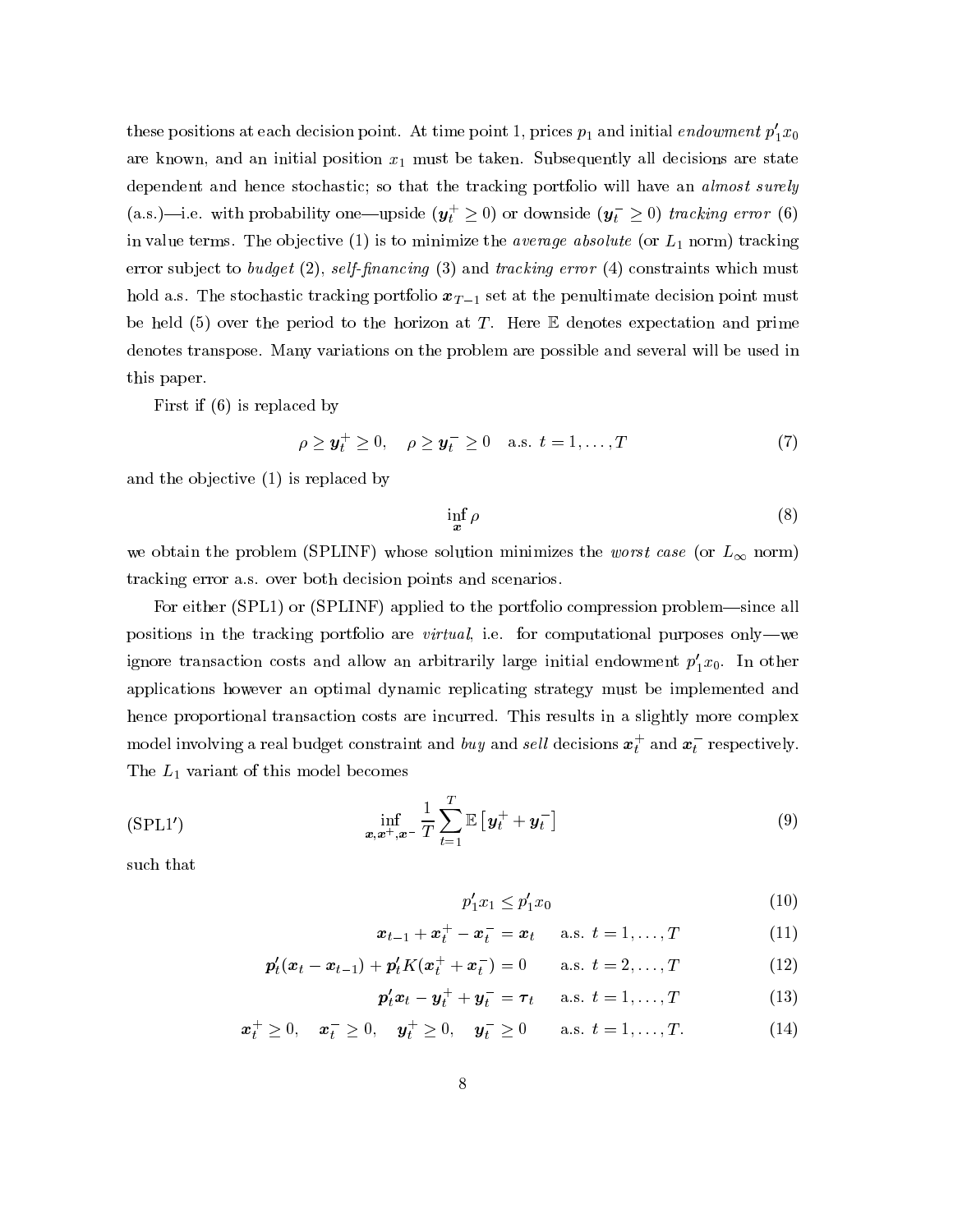Here the new constraint (11) expresses position *inventory balance* over time, and the selffinancing constraint (12) now involves a diagonal matrix  $K = diag(\kappa_1, \ldots, \kappa_I)$  of (two-way) proportional transaction costs.

To construct our dynamic replication strategy, we will approximate the law of the process  $S$  with a tree, solve an appropriate optimization problem on this tree, and then interpret the solution as a dynamic trading strategy for the tracking portfolio.

To define the optimization problem used to construct our dynamic replication strategy, we first make precise the notion of a 'scenario tree' and how it approximates the law of the state process  $S$ .

A scenario tree is a tree with nodes in a set  $\mathcal{N}$ , with one node,  $r \in \mathcal{N}$  designated the root node. For  $n \in \mathcal{N}, n \neq r$  we let  $P(n)$  denote the predecessor of n: the unique node adjacent to n on the unique path from  $n$  to  $r$ , and refer to those nodes with a common predecessor as the *successors* of their predecessor. We define  $P(r) = r$ .

With each node  $n \in \mathcal{N}$  we assume that there is given a (*decision*) time  $t(n)$  and a state  $s(n) \in S$  satisfying:  $t(r) = 1$  (or the current real time 0),  $s(r)$  is the observed current state and  $t(P(n)) < t(n)$  for all  $n \neq r$ . We will also assume that if  $P(n) = P(n')$ then  $t(n) = t(n')$ . For each node n, we link  $s(P(n))$  and  $s(n)$  with an arc representing a path segment of a suitable discrete time approximation of  $S$  over the number of time points between the decision times corresponding to  $P(n)$  and n respectively (see Figure 1). Thus we can associate a path of arcs  $\{s(u):u = t(1),...,t(T)\}\)$  with each sequence of nodes  $n_1, n_2, n_3, \ldots, n_T$  for which (with a slight abuse of notation)  $t(1) = t(n_1) < t(n_2)$  $t \in \ell(n_T) = I$  and  $P(n_{i+1}) = n_i$  for  $i = 1, 2, \ldots, T-1$ . In order to implement holding tracking portfolios over the period between the last two decision points we must distinguish leaf nodes  $\ell \in \mathcal{L} \subset \mathcal{N}$  with  $t(\ell) = T$ . We assume that we are given a set of strictly positive real numbers  $\{\pi(n) : n \in \mathcal{N}\}\$  such that  $\pi(r) = 1$  and if n has successors, then  $\pi(n) = \sum_{n':n=P(n')} \pi(n')$  for all  $n \in \mathcal{N}$ . In this situation the conditional probability of  $s(n')$  being realized after  $s(n)$  is  $\pi(n')/\pi(n)$ .

To show how to interpret a scenario tree as a discrete time stochastic process approximating the law of  $S$ , it suffices to show how to generate a single sample path. Starting at the root node, select one of its successors n at random with conditional probability proportional to  $\pi(n)$ ; then the arc from  $s(r)$  to  $s(n)$  represents a sample path for S over  $[t(r), t(n)]$ . Now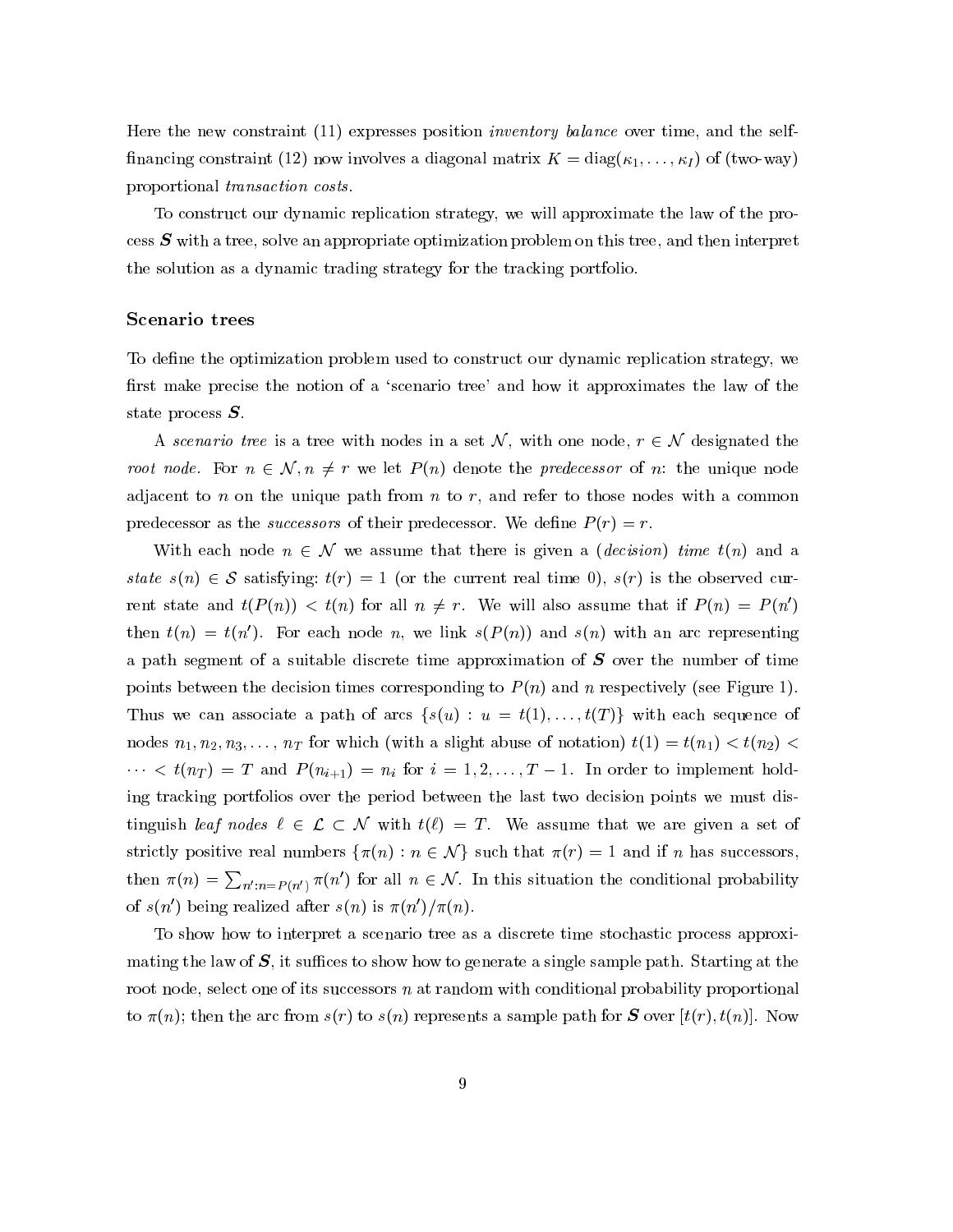move to node n and select one of its successors  $\tilde{n}$  with conditional probability proportional to  $\pi(\tilde{n})$ , and so on.

By identifying a node  $n$  with the path from the root node to  $n$ , and thence with a path  $\{s(u):u=t(1),...,t(T)\}\$ in S, we can speak of the value of the target and the price of the tradable instruments at n. We denote these quantities  $\tau(n)$  and  $p(n)$  respectively, where  $p(n) \in \mathbb{R}^n$  is a vector giving the prices of the I tradable instruments. We denote by  $T$  the *depth* of the tree: the number of nodes on a path of maximal length starting at the root node.

### The optimization problem

We are now in a position to modify the deterministic equivalent of the static optimization problem introduced in Dembo & Rosen (1999) to state a recursive version of the dynamic deterministic equivalent of (1) applicable to our tree setting. Using the notation above, we consider the problem:

$$
\text{(L1)} \qquad \qquad \text{minimize} \quad \frac{1}{T} \sum_{n \in \mathcal{N}} \pi(n) [y^+(n) + y^-(n)] \tag{15}
$$

subject to, for all  $n \in \mathcal{N}, \ell \in \mathcal{L}$ ,

$$
p(r)'x(r) \le M
$$

$$
p(n)'[x(n) - x(P(n))] = 0
$$

$$
p(n)'x(n) - y^+(n) + y^-(n) = \tau(n)
$$

$$
x(\ell) - x(P(\ell)) = 0
$$

$$
y^+(n) \ge 0, \quad y^-(n) \ge 0,
$$

which is the problem of minimizing the expected total tracking error subject to an initial budget of M, and also the worst-case version:

(LINF) 
$$
\begin{array}{ll}\text{minimize} & \rho\\ x(n):n \in \mathcal{N} \end{array} \tag{16}
$$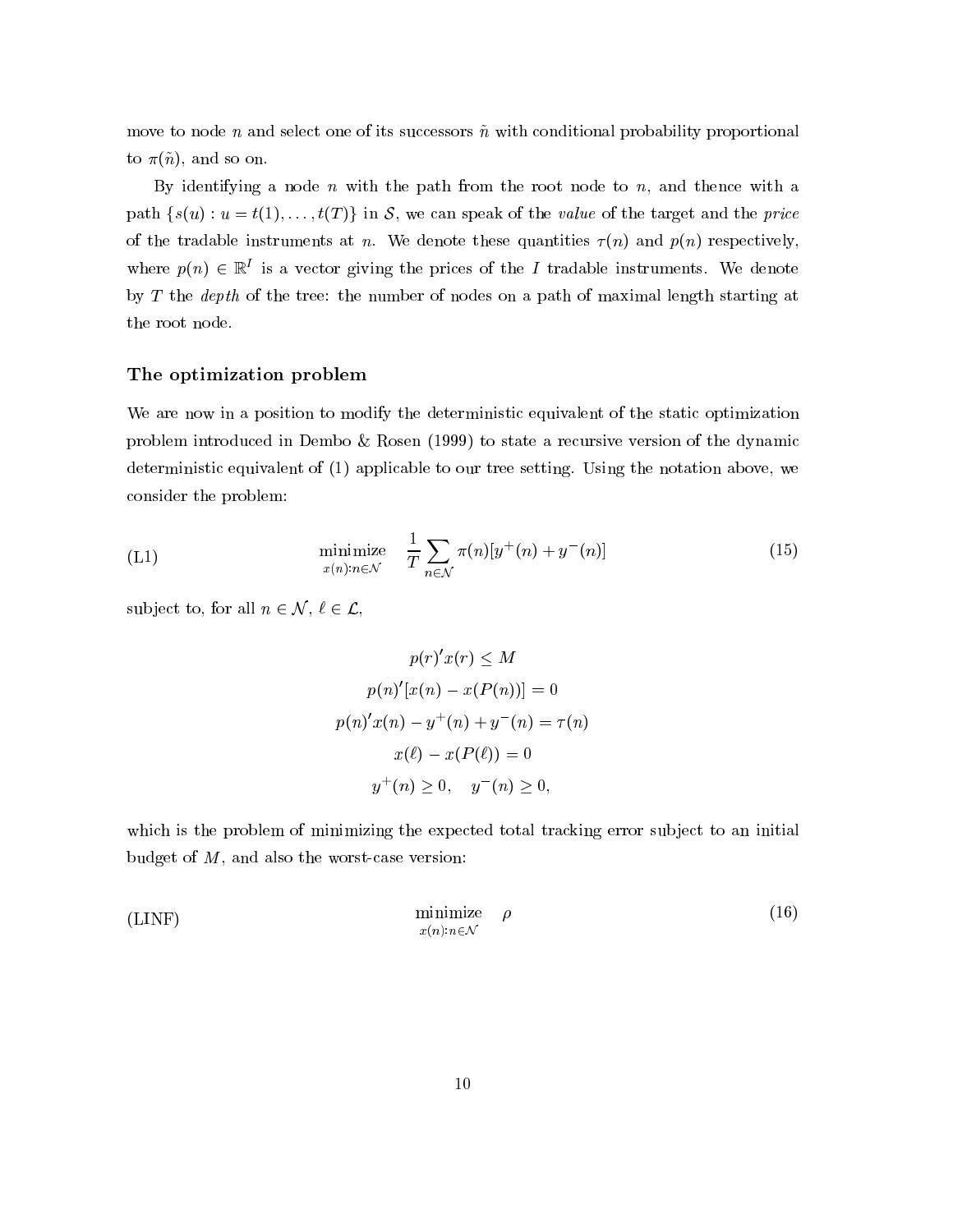subject to

$$
p(r)'x(r) \le M
$$
  
\n
$$
p(n)'(x(n) - x(P(n))) = 0
$$
  
\n
$$
p(n)'x(n) - y^+(n) + y^-(n) = \tau(n)
$$
  
\n
$$
y^+(n) \le \rho, \quad y^-(n) \le \rho
$$
  
\n
$$
x(\ell) - x(P(\ell)) = 0
$$
  
\n
$$
y^+(n) \ge 0, \quad y^-(n) \ge 0.
$$

In both cases, the variables  $x(n) \in \mathbb{R}^N$  are interpreted as the holdings in the N tradable instruments to be used if the state process follows the path from the root node to  $n$ . The second constraint is the self-imancing constraint at hode  $n$  and the third dennes  $y^{\perp}(n)$  as the upside and downside tracking errors at n. Note that since  $P(r) = r$ , these constraints also make sense when  $n = r$ . Observe that at leaf nodes without successors the variables  $x(\ell)$ must be identical to those at their predecessors  $x(P(\ell))$ .

We impose additional constraints in both forms of the problem. First, we restrict the holding in each tradable instrument to the interval  $[-100,000,000,100,000,000]$  (to ensure that the solution is finite), and secondly if any tradable instrument has value within 5  $\times$  10  $^{-\circ}$ of zero at node n, or at every successor of n, then we impose  $x(n) = 0$ . This second condition stops the optimal strategy from holding large positions which appear to have low or zero tracking error at the nodes of the tree on the paths corresponding to the law of implied by the scenario tree, but which have very high daily tracking error under the discrete time approximation to the true law inbetween decision points. We also impose proportional transaction costs in the deterministic equivalent of (9), which we now state for our particular problem.

### The transaction cost model

The deterministic equivalent form of  $(9)-(14)$  to be used in our particular problem has objective the same as that of the previous problem (L1). Now however we must distinguish between the different components of the decision variables x: the vector  $x(n)$  has components denominating the holdings in the underlying, cash and the options respectively. The values of the tradable instruments at node n are given by the vector  $p(n)$ . T denotes the 'depth' of the scenario tree.  $P(n)$  is the predecessor node of node n; r denotes the root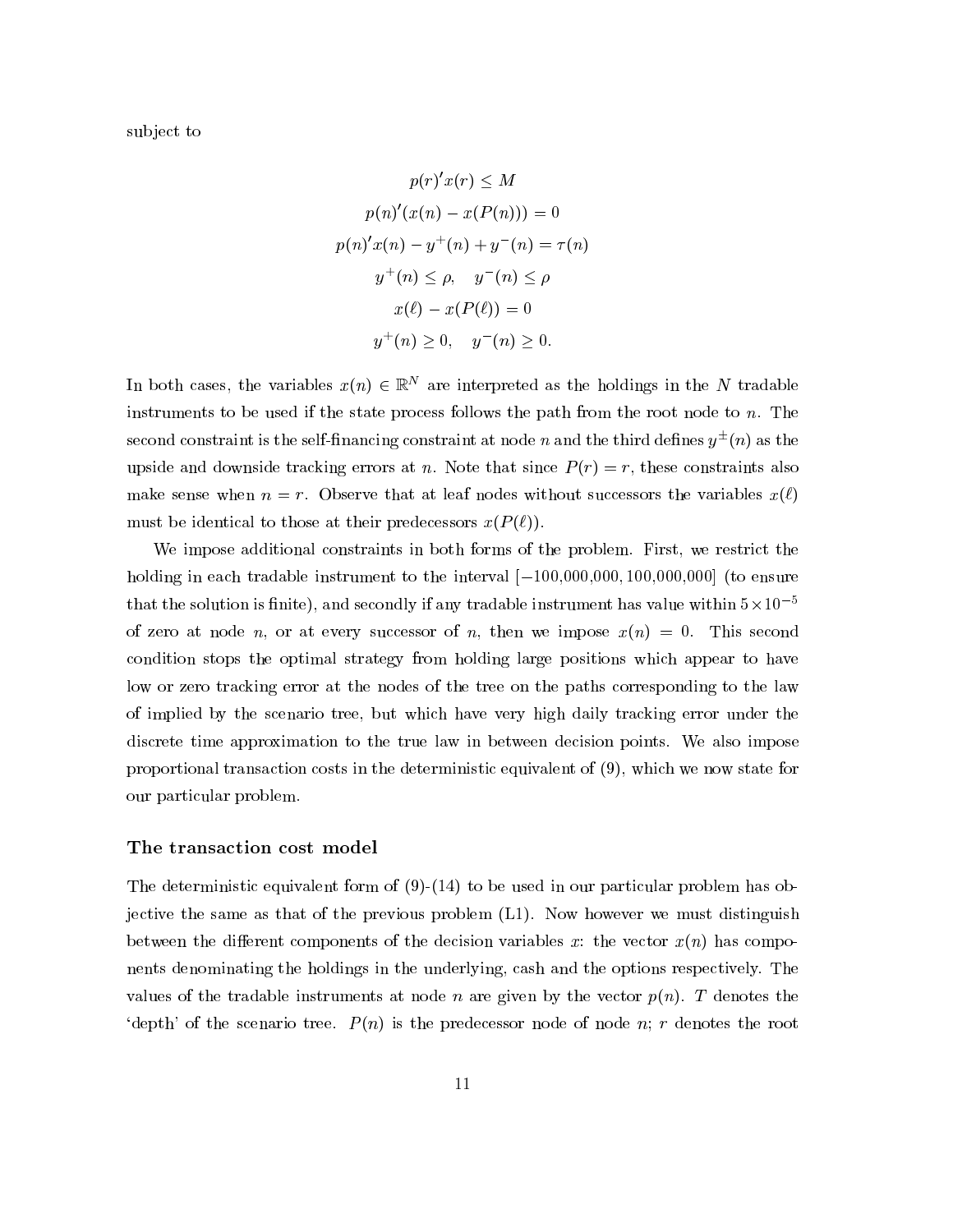node. There are two transaction costs:  $\kappa_{\rm{sup}}$  is the cost associated with purchases/sales of the index, while  $\kappa_{\rm opt}$  applies to options transactions. The initial portfolio holdings are given by the vector  $h$ . Thus we have

$$
\text{(L1')} \qquad \qquad \text{minimize} \quad \frac{1}{T} \sum_{n \in \mathcal{N}} \pi(n) [y^+(n) + y^-(n)] \qquad \qquad (17)
$$

subject to, for all  $n \in \mathcal{N}$ ,  $n \neq r$ 

$$
h + x^{+}(r) - x^{-}(r) = x(r)
$$
  
\n
$$
x(P(n)) + x^{+}(n) - x^{-}(n) = x(n)
$$
  
\n
$$
p(r)'(x(r) - h) = -\kappa_{\text{snp}} p_0(r) (x_0^{+}(r) + x_0^{-}(r)) - \kappa_{\text{opt}} \sum_{i=2}^{5} p_i(r) (x_i^{+}(r) + x_i^{-}(r))
$$
  
\n
$$
p(n)'(x(n) - x(P(n))) = -\kappa_{\text{snp}} p_0(n) (x_0^{+}(n) + x_0^{-}(n)) - \kappa_{\text{opt}} \sum_{i=2}^{5} p_i(n) (x_i^{+}(n) + x_i^{-}(n))
$$
  
\n
$$
p(n)'x(n) - y^{+}(n) + y^{-}(n) = \tau(n)
$$
  
\n
$$
x^{+}(n) \ge 0, \quad x^{-}(n) \ge 0, \quad y^{+}(n) \ge 0, \quad y^{-}(n) \ge 0.
$$

We also impose the constraint that options cannot be held once they have expired.

### $T$  the solution is the solution into a trading strategy from  $T$

Once one of the above optimization problems has been solved, the problem arises of interpreting the solution as a replicating trading strategy for the tracking portfolio. We will evaluate the tracking error of our replicating portfolio by simulating many independent realizations of the underlying (daily) discrete time data process and then valuing both target and tracking portfolios at each timestep. We can use the portfolio associated with the root node of an optimal solution up to the first branch time, but then we must decide how to re-balance. If the value of the state process at that time were exactly equal to the value of this process at one of the successors of the root node, we would just use the optimal portfolio associated with that node, but unfortunately this is unlikely to be the case.

In the context of dynamic portfolio replication, we will re-solve the stochastic programming problem by sampling a new scenario tree with the actual value of the process at the second decision point assigned to the root, and then take the calculated optimal portfolio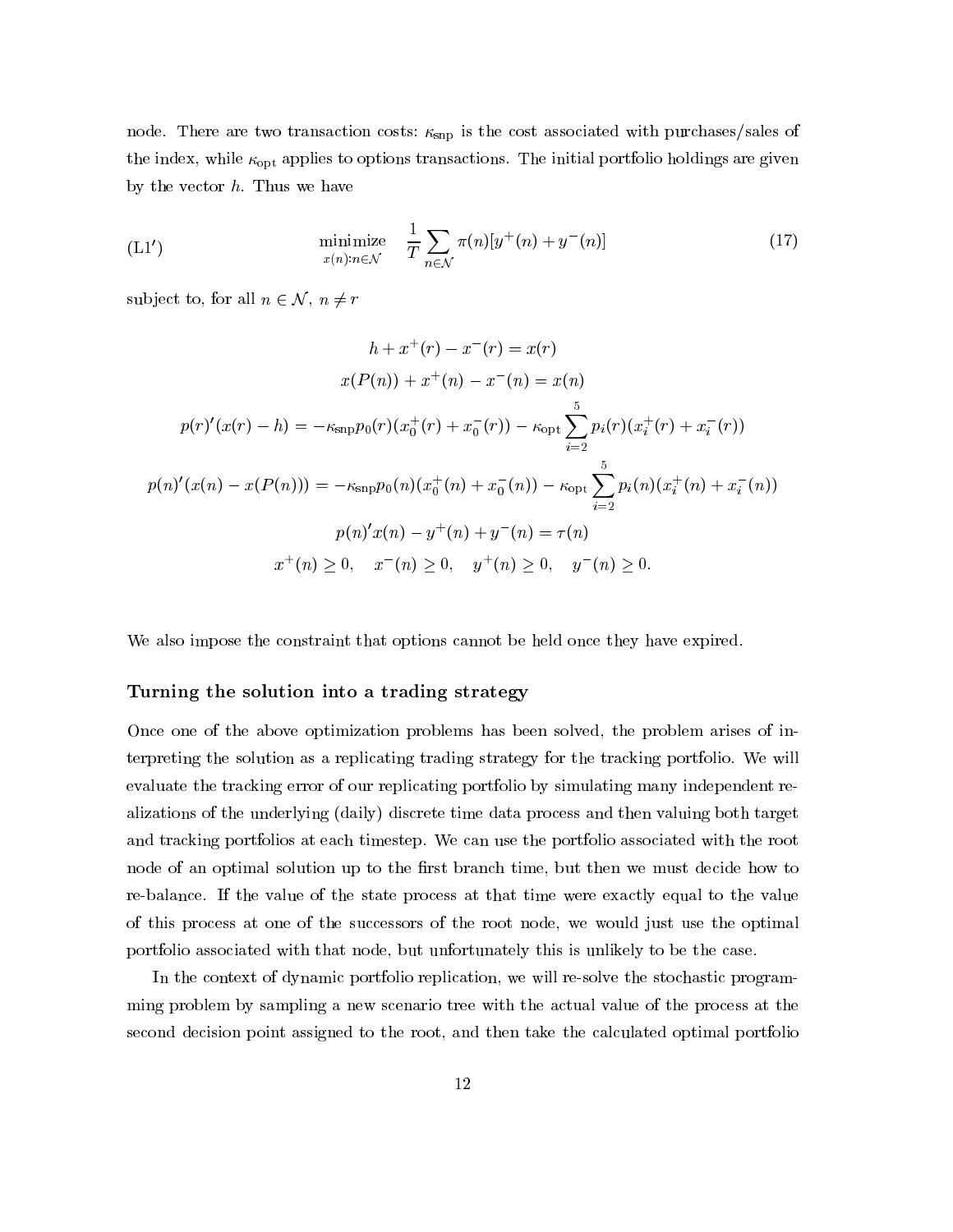at the new root node (see Figure 2). This would be far too time consuming in portfolio compression applications.



Figure 2: Graphical illustration of the full dynamic replication strategy showing part of the initial tree and the tree used at the second decision point.

In this latter case we will use a simple procedure based on having a metric  $m(\cdot, \cdot)$ on  $S$  for measuring the distance from a simulated realization of  $S$  to the nearest node. For example, if the state distribution of the process  $S$  at  $t$  were Gaussian with covariance matrix v, then the choice of the *Malanoois metric m(s, s)*  $\equiv$  ( $s - s$ )  $\bar{v}$  ( $s - s$ ) would be very natural. Denoting the solution to the optimization problem by  $x$  , the *portfolio compression traaing strategy* is defined as follows (see Figure 5): let  $n = r$  initially, let t be the (common) time at the successors of node n, and use the portfolio x  $(n)$  over  $(t(n), t)$ . At time  $t$  consider each of the successors of  $n$  which themselves have successors and find the successor  $n$  which minimizes  $m(s(t), s(n))$  where  $S(t)$  is the observed value of the state process at time  $\iota$ , and implement  $x$  (n). Then replace n with  $n$  and repeat from the start. Once a node n is reached which has no successors, use the portfolio  $x$  ( $n$ ) for all future time. If this strategy turns out to be non-self-nancing at any times of decision points,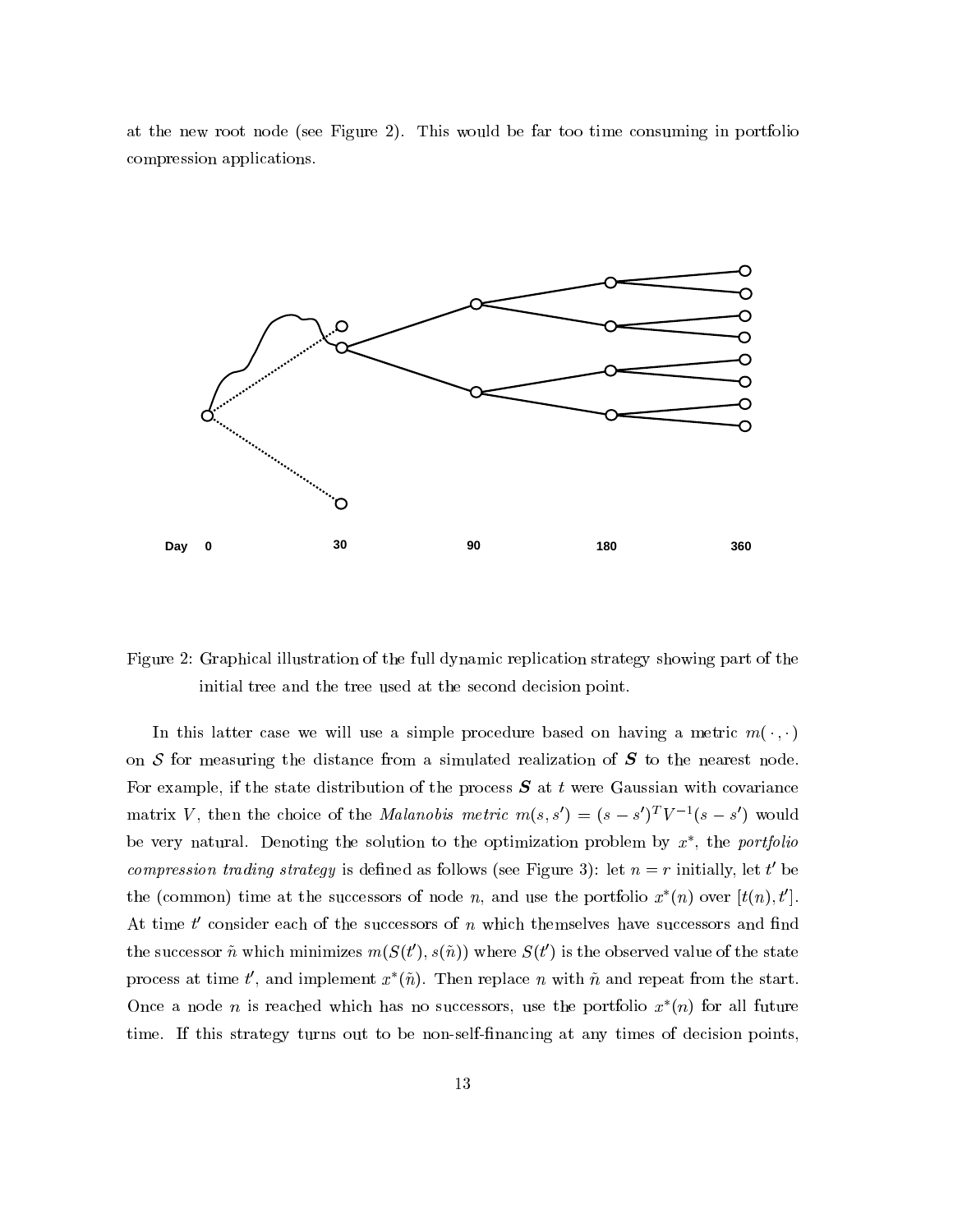any 'slack' is to be absorbed by investing/borrowing using one of the tradables, chosen arbitrarily (preferably one with a low volatility). Thus this method is based on constructing a dynamic trading strategy from the solution of a single fixed DSP with sufficiently many scenarios (and hence tree nodes) to give finely resolved number of alternative portfolios at each decision point.



Figure 3: Graphical illustration of the compression trading strategy (black nodes).

Other methods are also worth exploring, such as interpolating between optimal portfolios on paths through the scenario tree which are close to the observed path or fitting a parameterized trading rule to the optimal solution, but we will not consider them here.

## 4 The options problem

We consider a portfolio of standard European options on a stock index <sup>I</sup> <sup>t</sup> with <sup>a</sup> wide range of strikes and maturities—each of which is taken as a decision point—and try to find a dynamic trading strategy which uses cash, the underlying index and possibly a small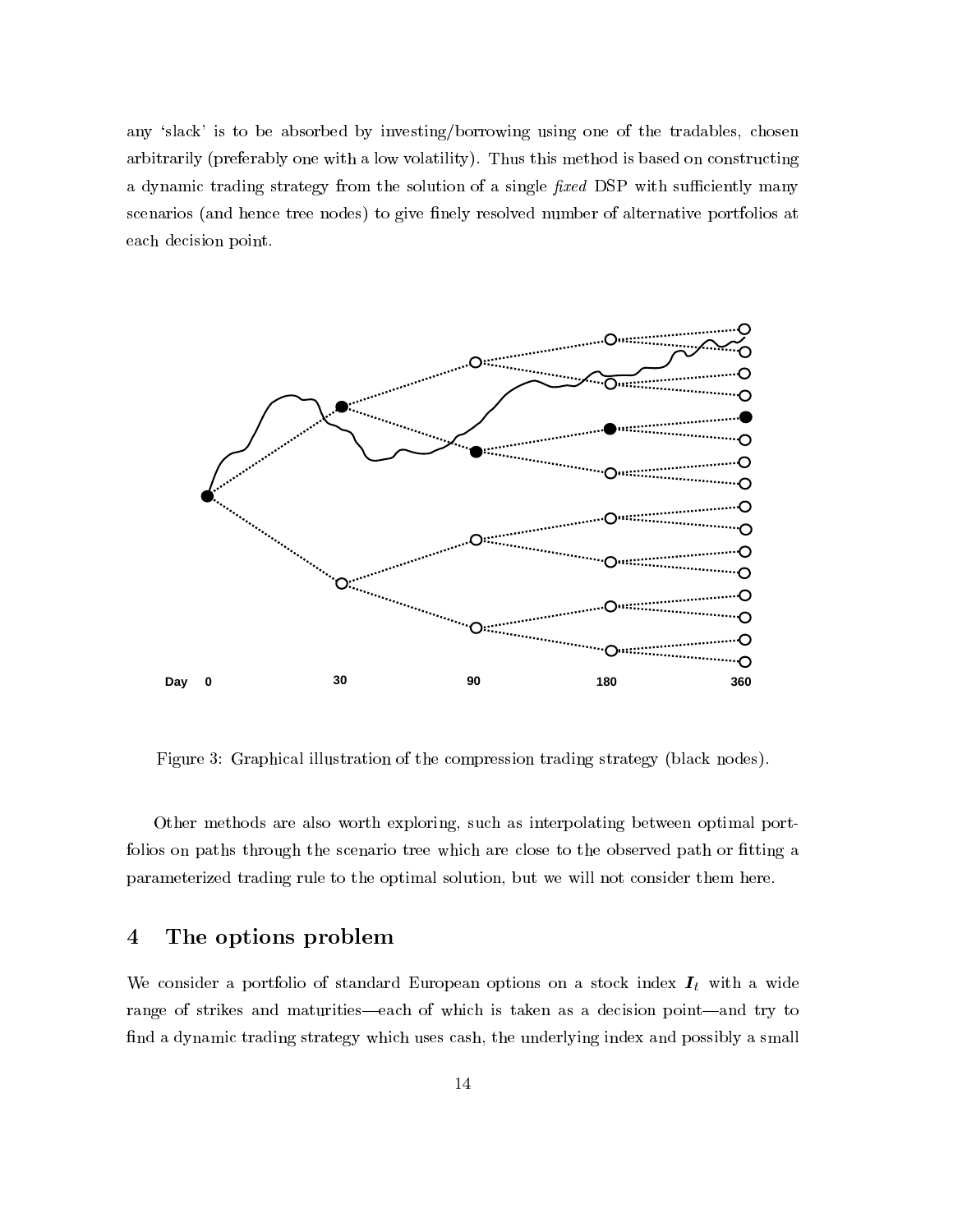subset of the options. The index is assumed to follow the SDE defining *Geometric Brownian* motion, viz.

$$
d\mathbf{I}_t = \mathbf{I}_t (\sigma \, d\mathbf{B}_t + \mu \, dt), \tag{18}
$$

where  $B_t$  is a standard Brownian motion,  $\sigma \approx 20\%$ ,  $\mu \approx 10\%$  and  $I_0 = $1275$ . The risk-free interest rate is taken to be 5%.

## $T$  the target  $T$  target  $T$

The target consists of 0.299527 units of the underlying index, an initial  $-$ \$8.74774 in cash, and a large number (144) of call options (see Table 1).

The target was constructed by including, for each strike and maturity in Table 1, either a put option or a call option (choosing one or the other at random with equal probability) and then selecting the size of the position from a uniform distribution on  $[-1, 1]$ . The inclusion of puts is accomplished using put-call parity and leads to the non-zero holdings in the underlying index and the cash account.

Figure 4 shows the highly nonlinear payouts of this portfolio as its options mature.

We will assume that the set of tradable instruments consists of the underlying index, cash, and perhaps also a single option for each of the four maturities. The strikes of these options are chosen to be close to the expected price of the index at that maturity, and are given in Table 2. We set the proportional cost for index transactions  $\kappa_{\text{sup}}$  to be 1% and the corresponding cost for options  $\kappa_{opt}$  transactions to be 2.5%.

To generate the scenario tree we will use either *random sampling* of the discretization of (18) with daily timestep or the following simple *discretization procedure* at decision points: if  $\tilde{n}$ is the kth successor of node  $n, k = 0, 1, \ldots, K - 1$ , set

$$
I(\tilde{n}) := I(n) \exp\left(\Phi^{-1}\left(\frac{1+2k}{2K}\right)\sqrt{\Delta t} \,\sigma + \left(\mu - \frac{1}{2}\sigma^2\right)\Delta t\right),\tag{19}
$$

where  $\Delta t := t(\tilde{n}) - t(n)$  is the time difference between n and its successors,  $\Phi$  is the normal distribution function and  $I(n)$  denotes the value of the index at node n. The probability of a particular successor  $\tilde{n}$  of n is taken to be  $1/K$ . The aim here is to set up a uniform grid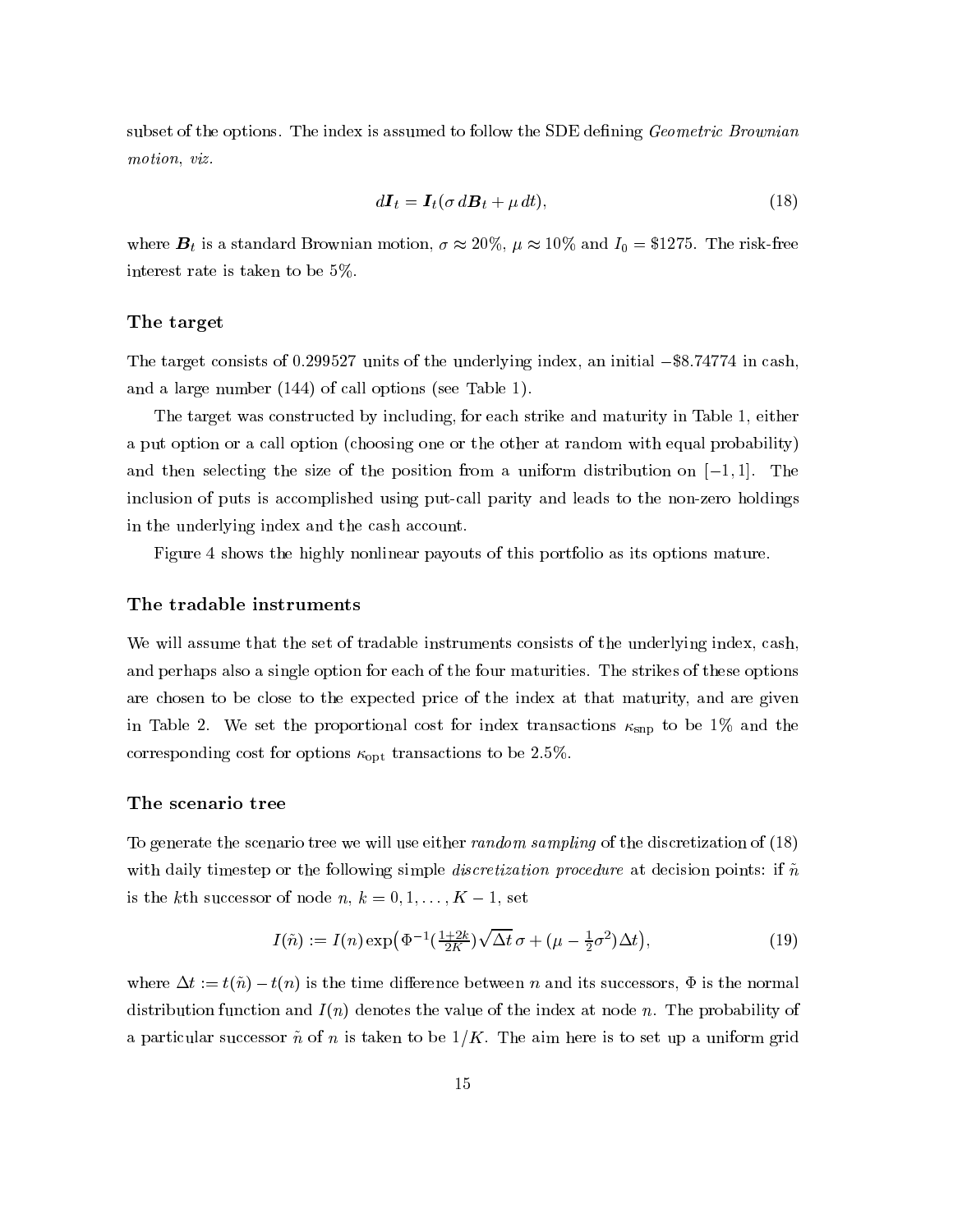|        |             |              | Maturity (days) |                        |  |
|--------|-------------|--------------|-----------------|------------------------|--|
| Strike | 30          | 90           | 180             | 360                    |  |
| 750    | 0.499804    | 0.15194      | 0.998693        | 0.113471               |  |
| 950    | 0.74093     | $-0.700248$  | 0.391195        | $-0.24525$             |  |
| 1150   | 0.571599    | 0.302505     | 0.972411        | 0.579243               |  |
| 1165   | $-0.262467$ | 0.909999     | 0.309761        | 0.648487               |  |
| 1180   | 0.49019     | 0.571087     | 0.36354         | 0.456401               |  |
| 1195   | $-0.292544$ | 0.142507     |                 | $-0.336683 -0.475631$  |  |
| 1210   | $-0.479556$ | 0.925102     | $-0.681272$     | $-0.0208652$           |  |
| 1225   | 0.55358     | $-0.126283$  | 0.205513        | 0.699144               |  |
| 1240   | 0.151576    | 0.846815     | 0.962714        | $-0.276082$            |  |
| 1255   | $-0.833992$ | 0.53772      | $-0.0719259$    | 0.209064               |  |
| 1270   | $-0.780106$ | 0.181939     | 0.689277        | $-0.118359$            |  |
| 1285   | $-0.218627$ | 0.284286     | 0.473013        | $-0.567698$            |  |
| 1300   | 0.918133    | $-0.861963$  | $-0.0463901$    | $-0.387226$            |  |
| 1315   | $-0.673621$ | 0.548627     | $-0.00481466$   | $-0.820417$            |  |
| 1330   | $-0.479278$ | $-0.757467$  | $-0.111879$     | 0.867178               |  |
| 1345   | $-0.128155$ | $-0.850984$  | $-0.336303$     | 0.237092               |  |
| 1360   | $-0.744766$ | $-0.270088$  | 0.16514         | $-0.773939$            |  |
| 1375   | 0.881284    | $-0.610828$  | 0.349776        | $-0.85157$             |  |
| 1390   | $-0.691578$ | $-0.676415$  | $-0.528584$     | $-0.531592$            |  |
| 1405   | $-0.690527$ | 0.101874     | 0.916708        | 0.869105               |  |
| 1420   | 0.753697    | 0.0554727    | $-0.85114$      | 0.148518               |  |
| 1435   | $-0.472188$ | $-0.572643$  | $-0.23437$      | $-0.758292$            |  |
| 1450   | 0.540183    | $-0.997261$  | 0.433229        | 0.997215               |  |
| 1465   | 0.542085    | $-0.045124$  | $-0.957911$     | 0.727558               |  |
| 1480   | $-0.562721$ | 0.524317     | 0.257921        | 0.459888               |  |
| 1495   | $-0.176574$ | $-0.970444$  | 0.0958814       | $-0.0225336$           |  |
| 1510   | 0.859913    | 0.689543     |                 | $-0.214078 - 0.775679$ |  |
| 1525   | 0.374881    | $-0.817983$  | $-0.383831$     | 0.398134               |  |
| 1540   | 0.216602    | 0.577868     | 0.222183        | 0.765986               |  |
| 1555   | 0.265243    | $-0.801022$  | $-0.678699$     | $-0.579844$            |  |
| 1570   | 0.264488    | 0.494393     | 0.60596         | 0.37497                |  |
| 1585   | 0.921523    | 0.0242848    | 0.435875        | $-0.471075$            |  |
| 1600   | $-0.106634$ | 0.923895     | $-0.716491$     | $-0.0146881$           |  |
| 1800   | 0.905168    | $-0.0522193$ | $-0.514874$     | $-0.10789$             |  |
| 2000   | $-0.203584$ | 0.30069      | 0.742959        | $-0.406423$            |  |
| 2200   | 0.910171    | 0.171869     | 0.508814        | 0.499529               |  |

Table 1: The static target portfolio's option holdings.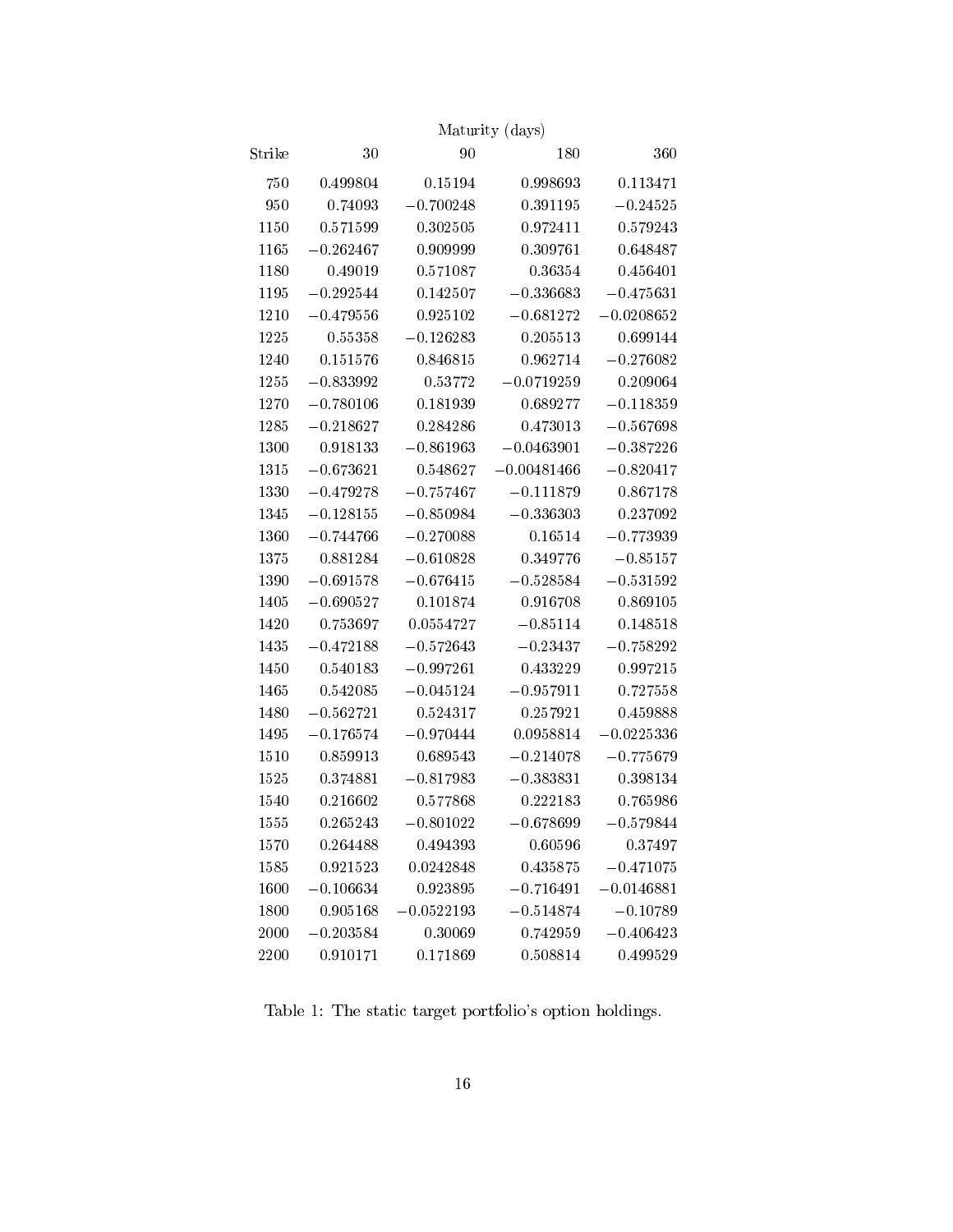

Figure 4: Target payouts at the four maturities.

| Maturity 30 90 180 360     |  |  |
|----------------------------|--|--|
| Strike 1285 1300 1330 1405 |  |  |

Table 2: The options available to replicating portfolios.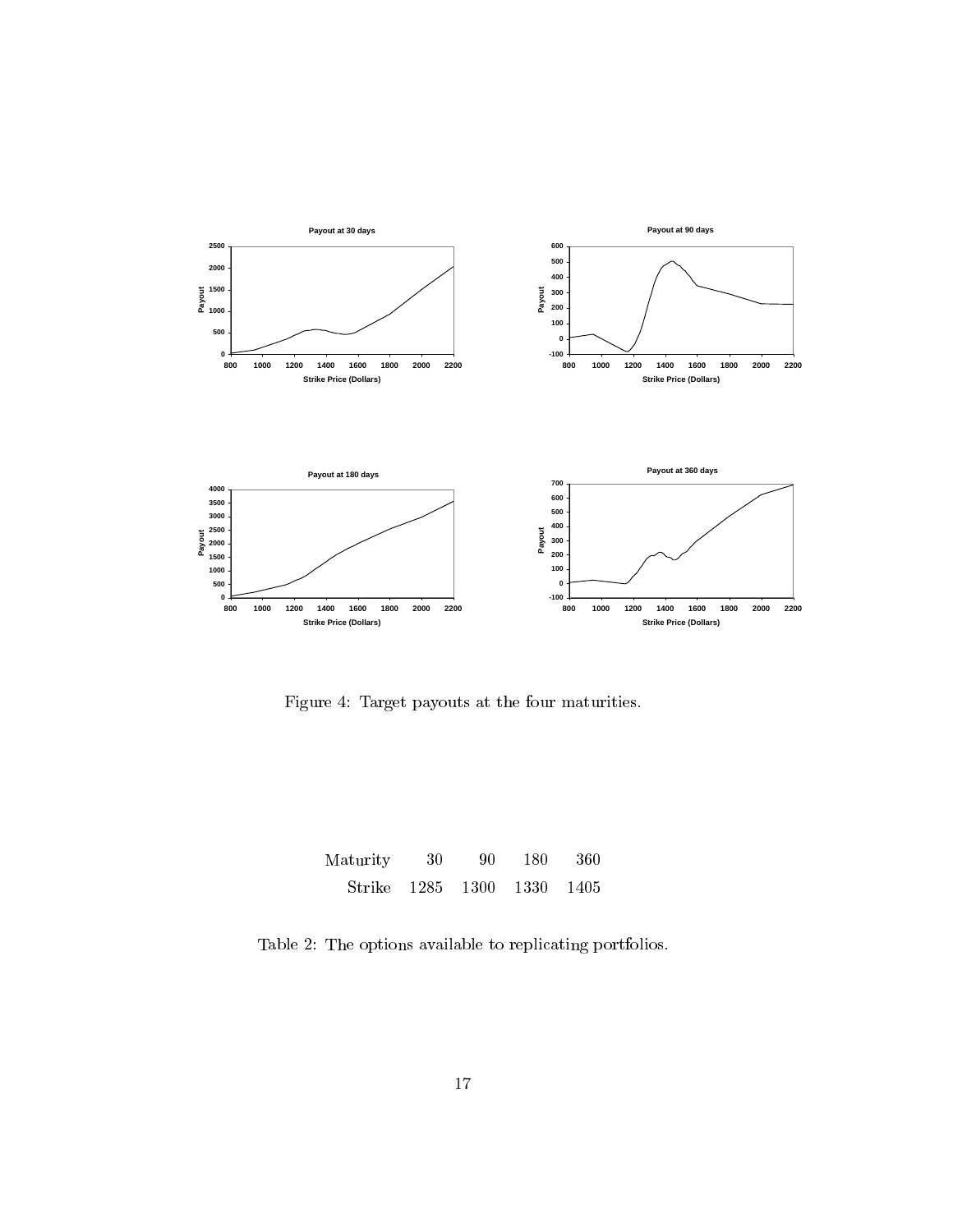of  $2K$  levels and use the inverse Gaussian distribution function to create the corresponding grid for the logarithm of the index values. In both cases, the depth of the tree  $-$  i.e. the number of decision points  $-$  is  $T$ .

## 5 Numerical Experiments

We consider two types of experiment illustrating our two intended applications: portfolio compression, where we replicate the target with a trading strategy which can be simulated very quickly, and dynamic portfolio replication, in which we model future trading decisions and optimize the current trading decision taking the effects of future decisions into account.

In both cases we will consider the effects of allowing dynamic strategies to use just cash and the underlying index as tradable instruments versus allowing additionally trading in the four options described in Section 4.

As a 'benchmark' we will compare our dynamic replication strategies to a static simple strategy: which uses a simple scenario tree branching only after the first decision point and optimizes a single trading decision which is used at every node of the tree (see Figure 5). A second alternative to the full dynamic replication strategy is a strategy which is allowed to rebalance at each decision point of a test scenario according to a static simple strategy, but assumes at each such point that the implemented portfolio of the static simple solution will not subsequently change. We term such a strategy quasi-static (see Figure  $6$ ).

A further natural benchmark is to construct on each test scenario the portfolio delta hedge which trades only in cash and the underlying to rebalance at each decision point and holds the new portfolio to the next decision point.

### Portfolio compression

Our first experiments compress the target by solving the first two optimization problems presented in Section 3, with either  $L_1$  or  $L_{\infty}$  objectives, and interpreting the solutions as dynamic trading strategies using the nearest node technique described in Section 3. For this purpose we ignore the budget constraint and could even ignore the self-financing constraint except that we would like to know whether we can use the nearest node method of Section 3 to construct a dynamic trading strategy so we must impose it. We consider two alternative scenario trees for the optimization problems: one with a branching of five at each node (625) scenarios), and one with a branching of ten (10,000 scenarios). To generate the value for the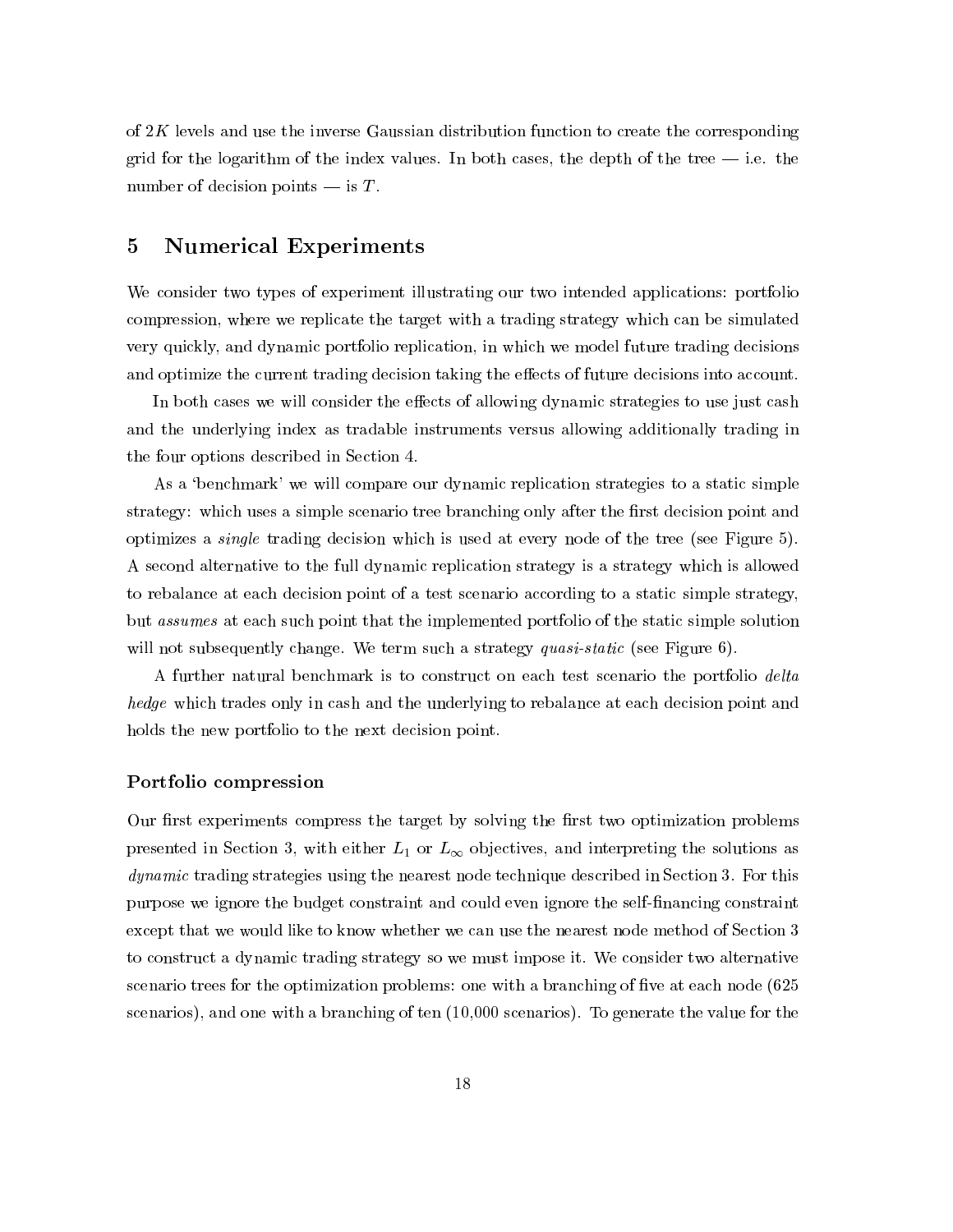

Figure 5: Graphical illustration of the static simple trading strategy in which a common portfolio is used at all nodes of the scenario tree.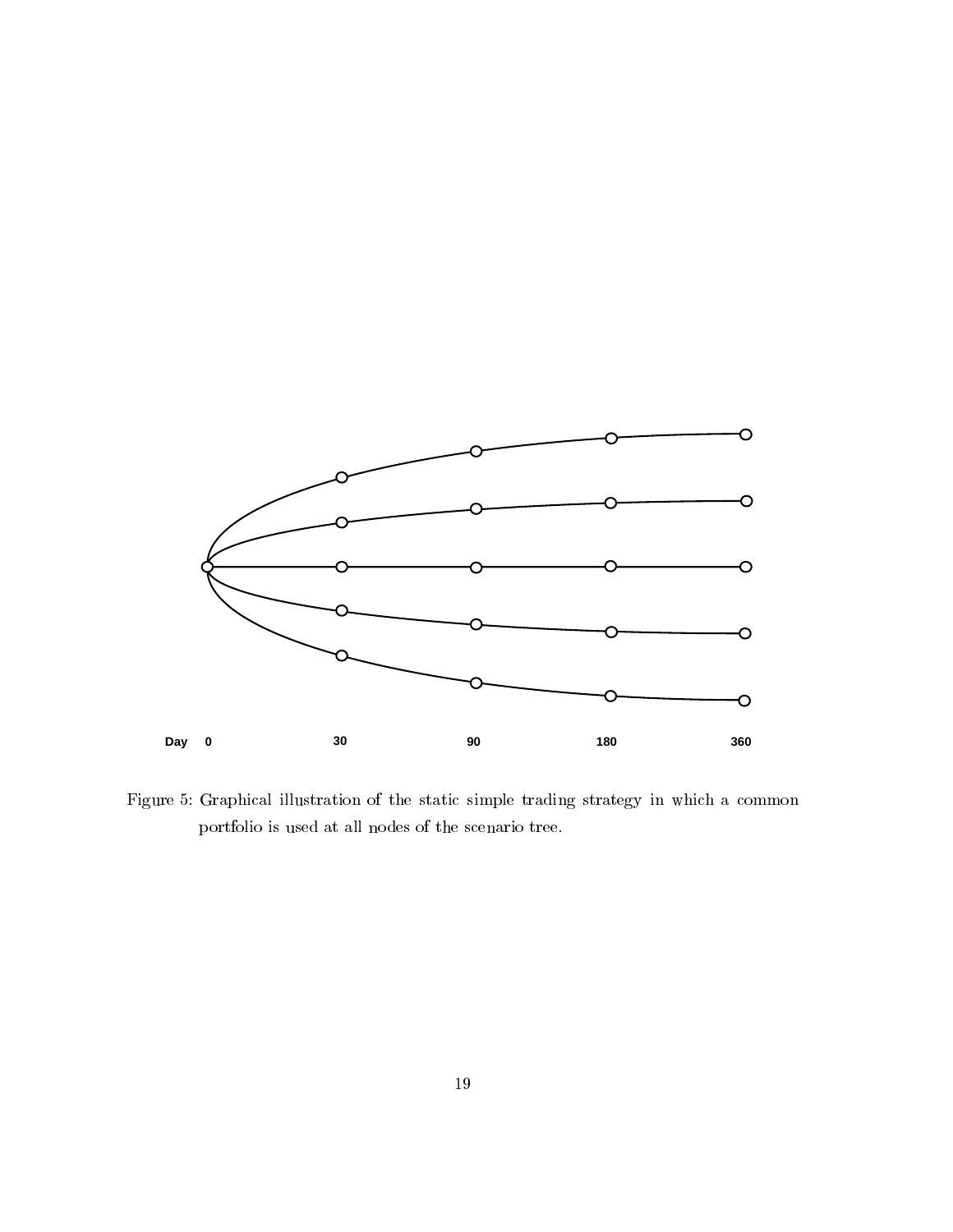

Figure 6: Graphical illustration of the quasi-static simple trading strategy which uses a static simple trading strategy from the realized simulation path at the second and subsequent decision points.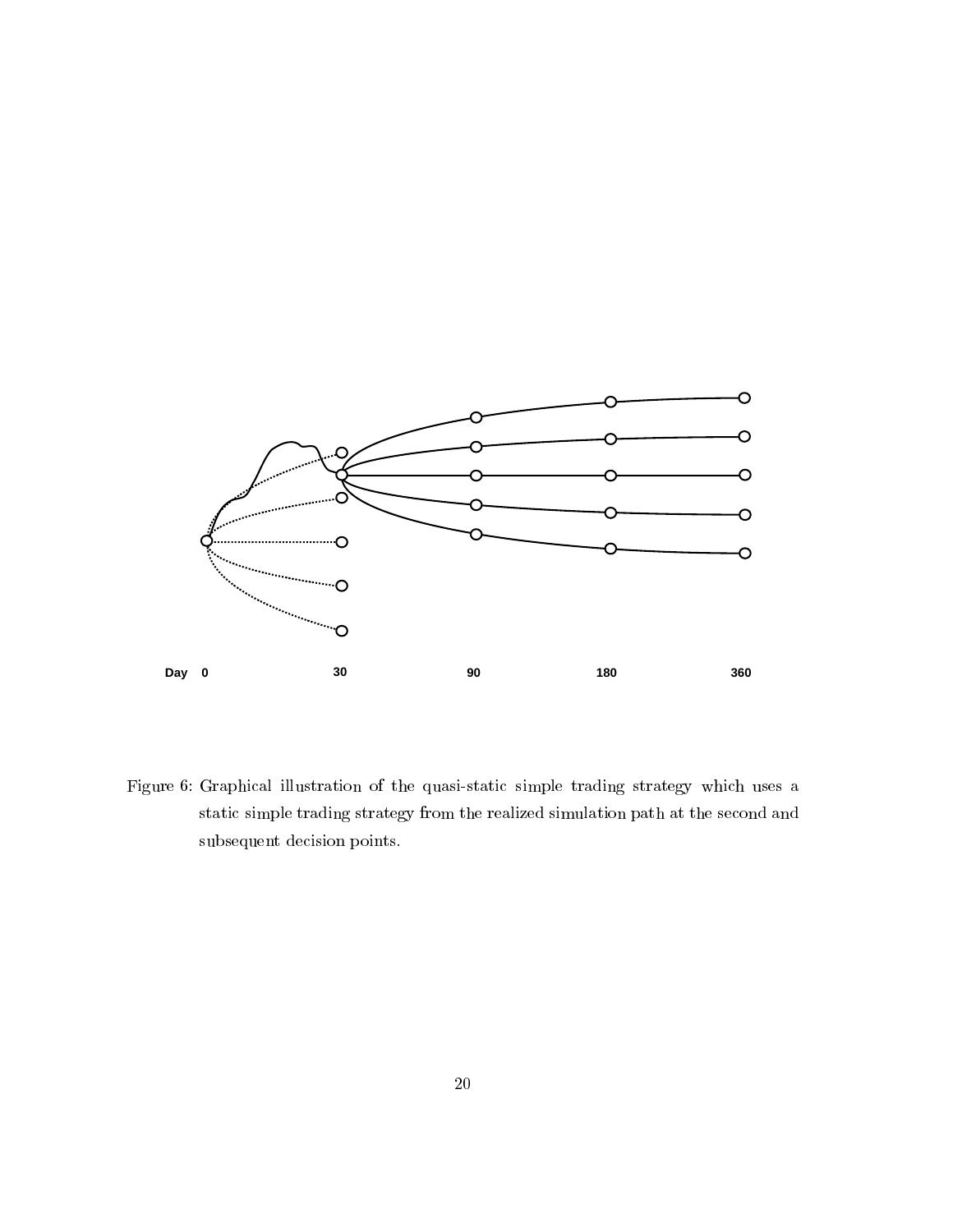index at nodes in the scenario tree we use the inverse distribution function discretization procedure described in Section 4.

We also consider two *static* simple strategies obtained by minimizing the expected average absolute tracking error (the objective of  $(L1)$ ), and by minimizing the worst absolute tracking error (the objective of  $(LINF)$ ) over a set of 1000 scenarios for the index path, sampled at time 0 and the four maturity dates in the target.

Our experimental design with each strategy type is as noted above to solve the DSP versions of the tracking problem for an appropriately generated scenario tree whose nodes are at option maturity dates and then test the quality of these decisions with a large number of randomly generated *test scenarios* simulating the index with a daily timestep up to the last option payout date at 360 days  $(T = 5)$ . The numerical results evaluating the tracking performance of the various approaches were obtained by running 10,000 test simulations of the path of the index and considering the tracking error between the portfolios each day from the initial time 360 days. For the evaluation of the daily tracking error between the two portfolios for of all alternative trading strategies for the tracking portfolio at daily timesteps between option maturity dates we use the Black–Scholes formula for all options in the portfolio with the true volatility utilised for the underlying index simulation. The average absolute tracking error for a single index simulation path is taken to be the average of the daily absolute tracking errors. The *expected* average absolute daily tracking error is the average over the 10,000 simulated index paths of the individual path average absolute tracking errors. We also record the worst (absolute) tracking error observed, and the minimum and maximum values attained by the target, the compressed portfolios and the simple strategies.

A summary of the numerical tracking error evaluation results for portfolio compression is presented in Tables 3 to 6. The `ob jective' column shows the optimal value for the initial optimization problem. This value is usually very different from the expected average absolute daily tracking error obtained when the solution is implemented as a trading strategy, since the simulated paths of the index are highly unlikely to pass through the nodes in the scenario tree. All optimization problem CPU total solution times shown are for an Athlon 650 Mhz PC with 256 MB memory.

Note that allowing options trading improves the simple strategies but is detrimental to the dynamic strategies when the nearest node strategy is used. This suggests that using the nearest node technique of Section 3 to interpret the solution of the initial optimization problem as a trading strategy is questionable with non-linear instruments unless the scenario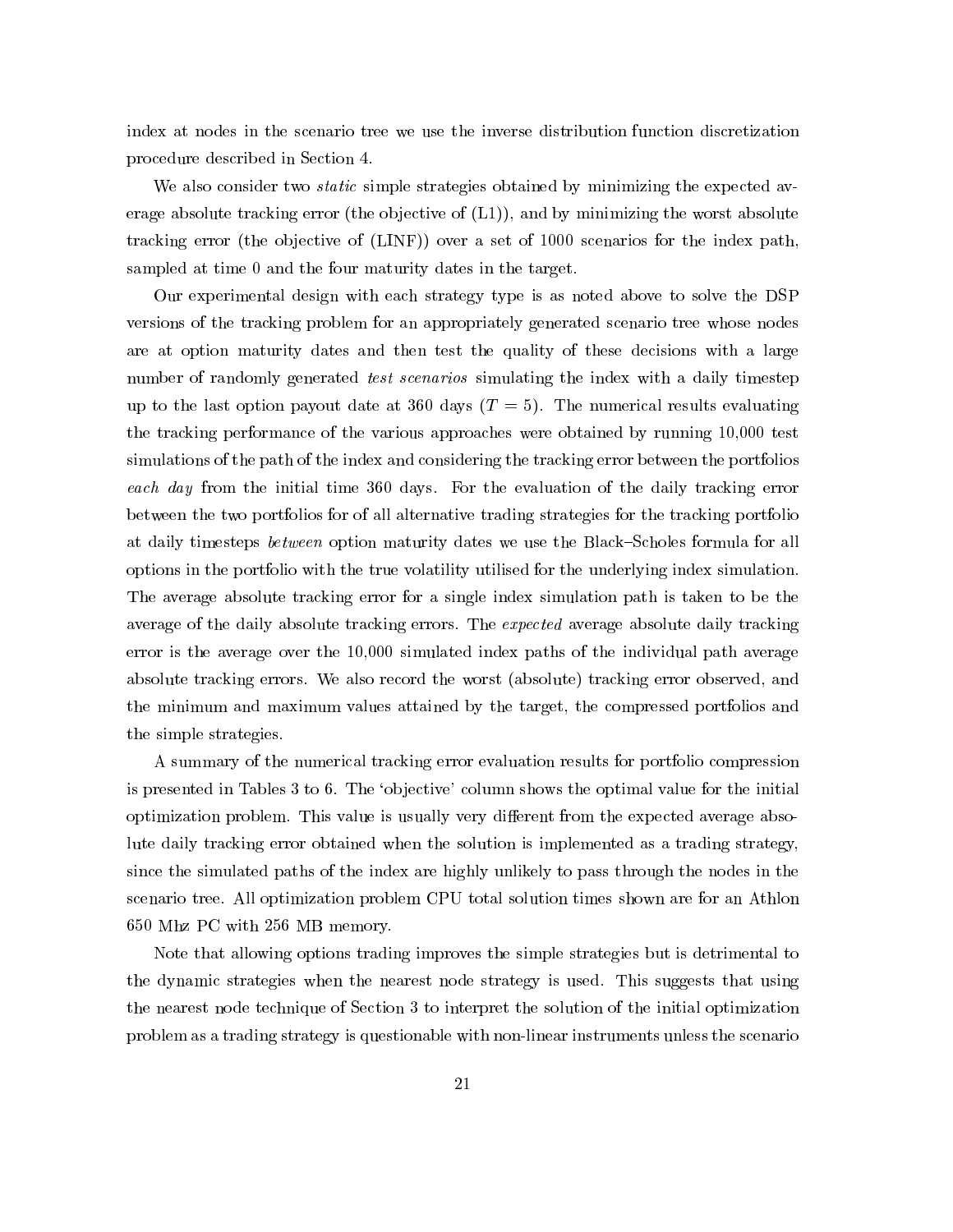| Method                  | Objective | Expected average absolute<br>daily tracking error | Optimization<br>CPU time(s) |  |
|-------------------------|-----------|---------------------------------------------------|-----------------------------|--|
| static simple, L1       | 209.8     | 301.0(1.52)                                       | 13                          |  |
| static simple, LINF     | 1542.0    | 500.0(2.60)                                       | 17                          |  |
| 5-branch dynamic, L1    | 49.8      | 97.9(0.96)                                        |                             |  |
| 5-branch dynamic, LINF  | 218.4     | 112.0(0.89)                                       |                             |  |
| 10-branch dynamic, L1   | 57.4      | 90.5(0.91)                                        | 73                          |  |
| 10-branch dynamic, LINF | 301.0     | 117.0 (0.72)                                      | 126                         |  |

Table 3: Portfolio compression evaluation results: strategies using only cash and the index as tradable instruments. One standard error in the estimate of the expected average tracking error is indicated in brackets.

tree is very large (well in excess of the 10,000 scenarios used here to give a much more finely resolved strategy).

The dynamic strategies using just cash and the underlying index not suprisingly have a signicantly lower expected average absolute daily tracking error than any of the other strategies except the delta hedge, particularly for the versions minimizing the  $(L1)$  objective. The frictionless delta hedge strategy has the next best performance to such a 10-branch dynamic  $L_1$  strategy but takes over twice as long to evaluate on a test scenario due to Black-Scholes option evaluations at decision points (Table 5). Thus for portfolio compression used in Monte-Carlo VaR calculations it would be signicantly inferior.

Figures 7 and 8, showing respectively the density functions of the average absolute daily tracking error and the worst tracking error for the 10-branch dynamic and simple strategies with each objective, demonstrate that although the dynamic worst case  $(L_{\infty})$ trading strategy better controls the upper tails of both the average and worst case absolute daily tracking error distributions, the average  $(L_1)$  trading strategy appears better overall with respect to both criteria.

It is also of interest to see if the compressed portfolios still track the target in extreme market conditions. Figure 9 shows the distribution functions of the *minimum* value of the target and of the four tracking strategies as before, while Figure 10 shows the distribution functions of the corresponding *maxima*. These figures show that the dynamic strategies are also better at estimating both the lower tail of the minimum value of the target and the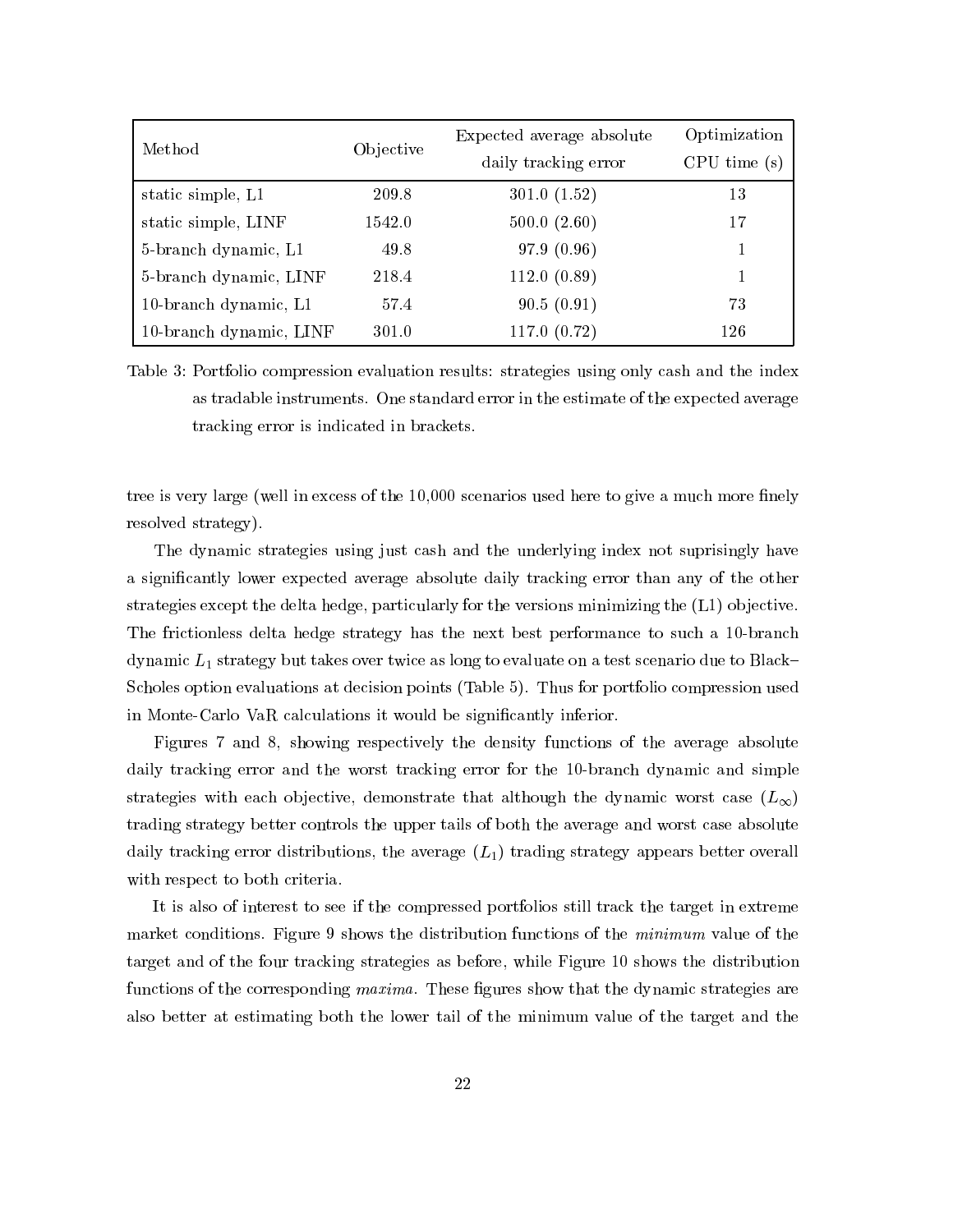| Method                  | Objective | Expected average absolute<br>daily tracking error | Optimization<br>CPU time(s) |
|-------------------------|-----------|---------------------------------------------------|-----------------------------|
| static simple, L1       | 139.4     | 187.0 (1.5)                                       | 98                          |
| static simple, LINF     | 774.0     | 330.0 $(1.0)$                                     | 59                          |
| 5-branch dynamic, L1    | 8.2       | 387.0 (22.2)                                      |                             |
| 5-branch dynamic, LINF  | 62.3      | 441.0(22.4)                                       | $\overline{2}$              |
| 10-branch dynamic, L1   | 16.1      | 209.0(22.2)                                       | 117                         |
| 10-branch dynamic, LINF | 112.0     | 237.6 (22.4)                                      | 1729                        |

Table 4: Portfolio compression evaluation results: using cash, the index and four options as tradable instruments. One standard error in the estimate of the expected average tracking error is indicated in brackets.

| Method              | Expected average absolute<br>daily tracking error | Expected worst<br>absolute daily<br>tracking error | Test scenario<br>$CPU \times (s)$ |
|---------------------|---------------------------------------------------|----------------------------------------------------|-----------------------------------|
| Static simple, L1   | 187.0                                             | 494.0                                              | 0.0228                            |
| Static simple, LINF | 330.0                                             | 496.6                                              | 0.0228                            |
| Dynamic L1          | 90.5                                              | 200.3                                              | 0.0004                            |
| Dynamic LINF        | 117.0                                             | 218.3                                              | 0.0004                            |
| Delta hedge         | 93.3                                              | 170.2                                              | 0.0009                            |

Table 5: Portfolio compression results: A comparision of the best static and dynamic hedges with delta hedging

| Method                  | Cash      | Underlying | $30$ -day | $60$ -day | $180$ -dav | $360$ -day              |
|-------------------------|-----------|------------|-----------|-----------|------------|-------------------------|
| static simple, L1       | $-3172.5$ | 4.21       | 0.73      | 1.78      | 3.37       | $-3.51$                 |
| static simple, LINF     | 518.1     | 1.00       | 1.36      | 1.65      | 3.36       | $-0.13$                 |
| 10-branch dynamic, L1   | $-5960.9$ | 6.43       | N/A       | N/A       | N/A        | N/A                     |
| 10-branch dynamic, LINF | $-5193.8$ | 5.78       | N/A       | $\rm N/A$ | N/A        | $\mathrm{N}/\mathrm{A}$ |

Table 6: Portfolio compression results: Optimal initial portfolio holdings using only cash and the underlying in the dynamic strategies. Reported are the best static hedges (i.e. those from Table 4) and the best dynamic hedges (i.e. those from Table 3).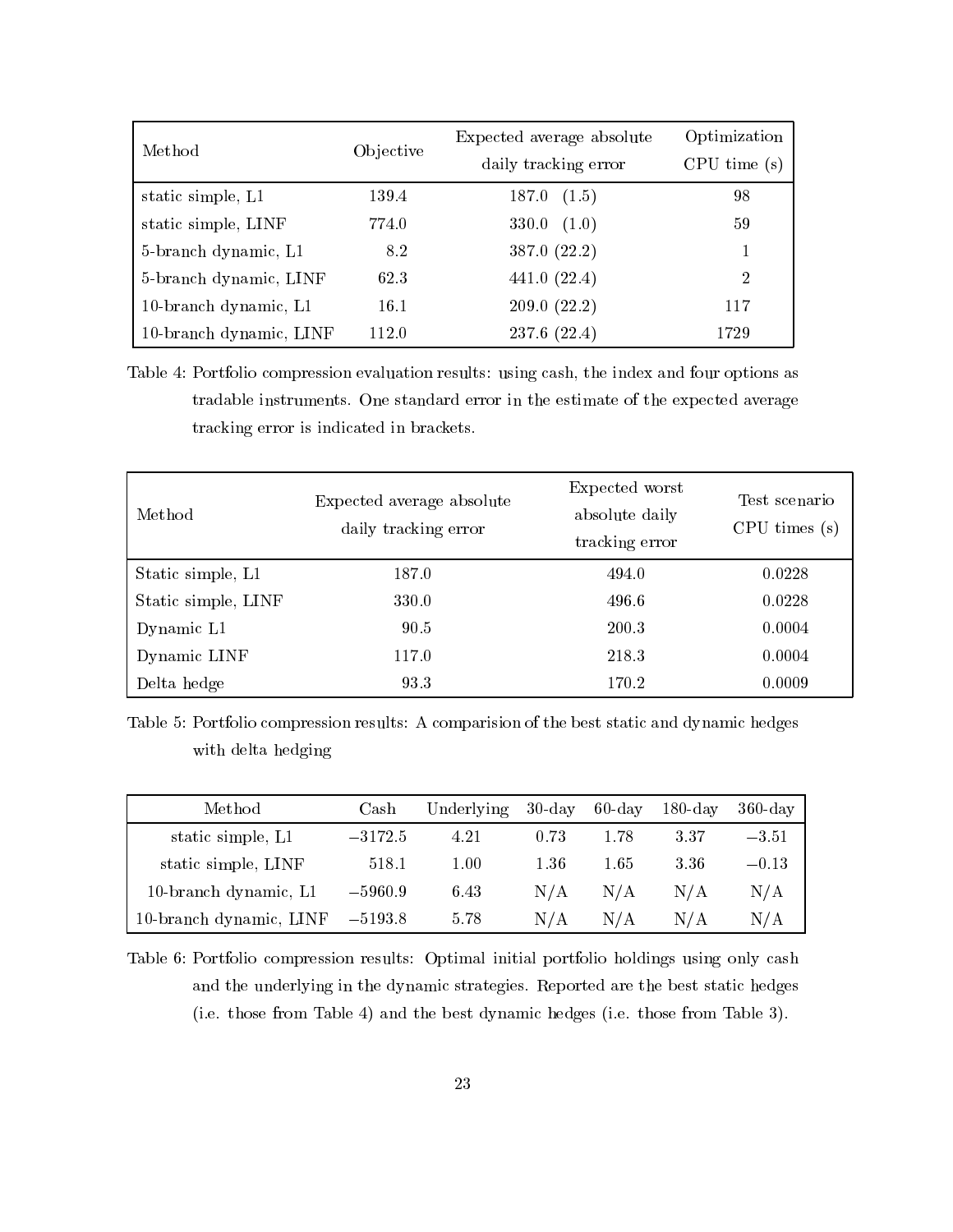

Figure 7: Density functions of the average absolute daily tracking error for two compression techniques and two static simple strategies.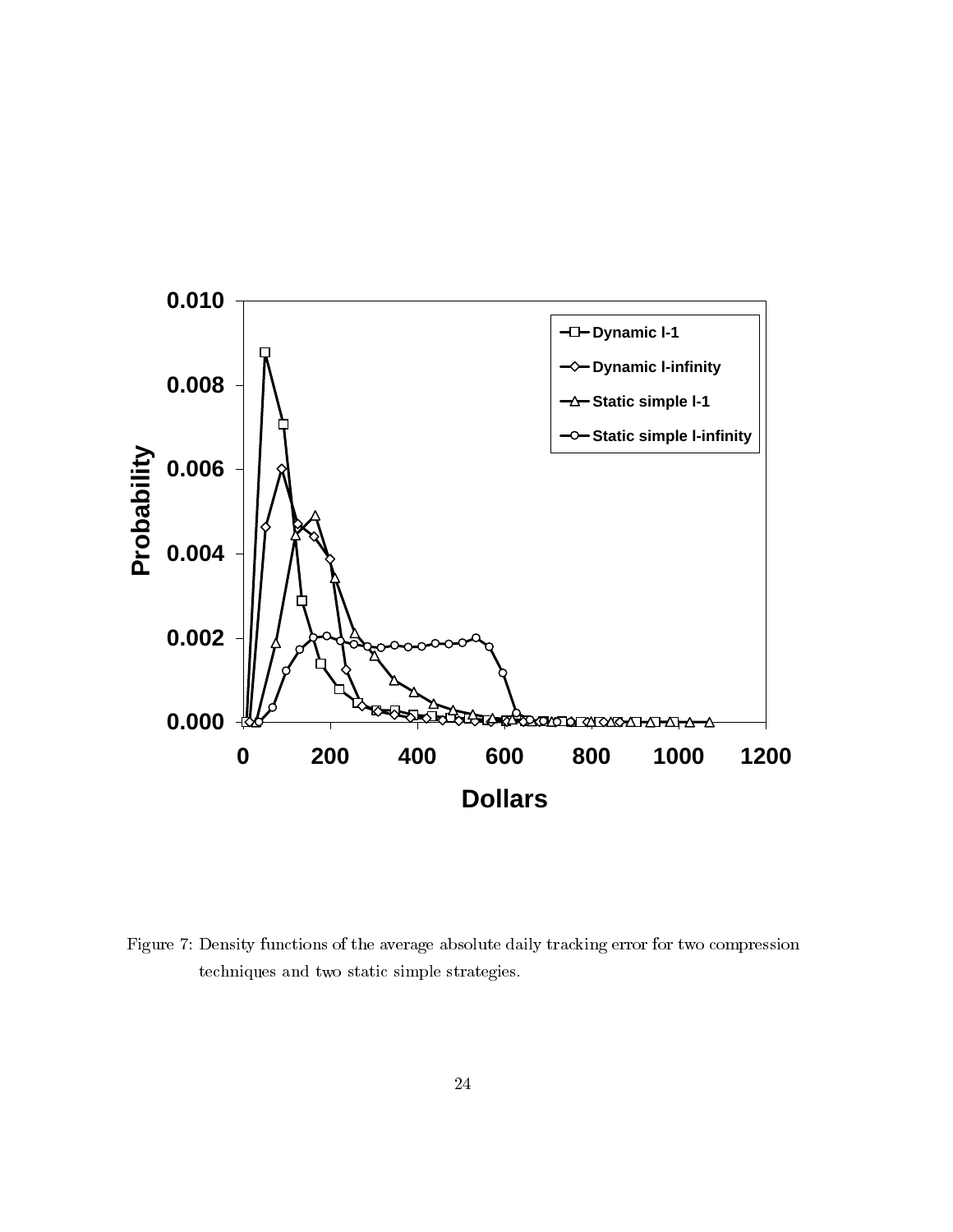

Figure 8: Density functions of the worst absolute daily tracking error for two compression techniques and two static simple strategies.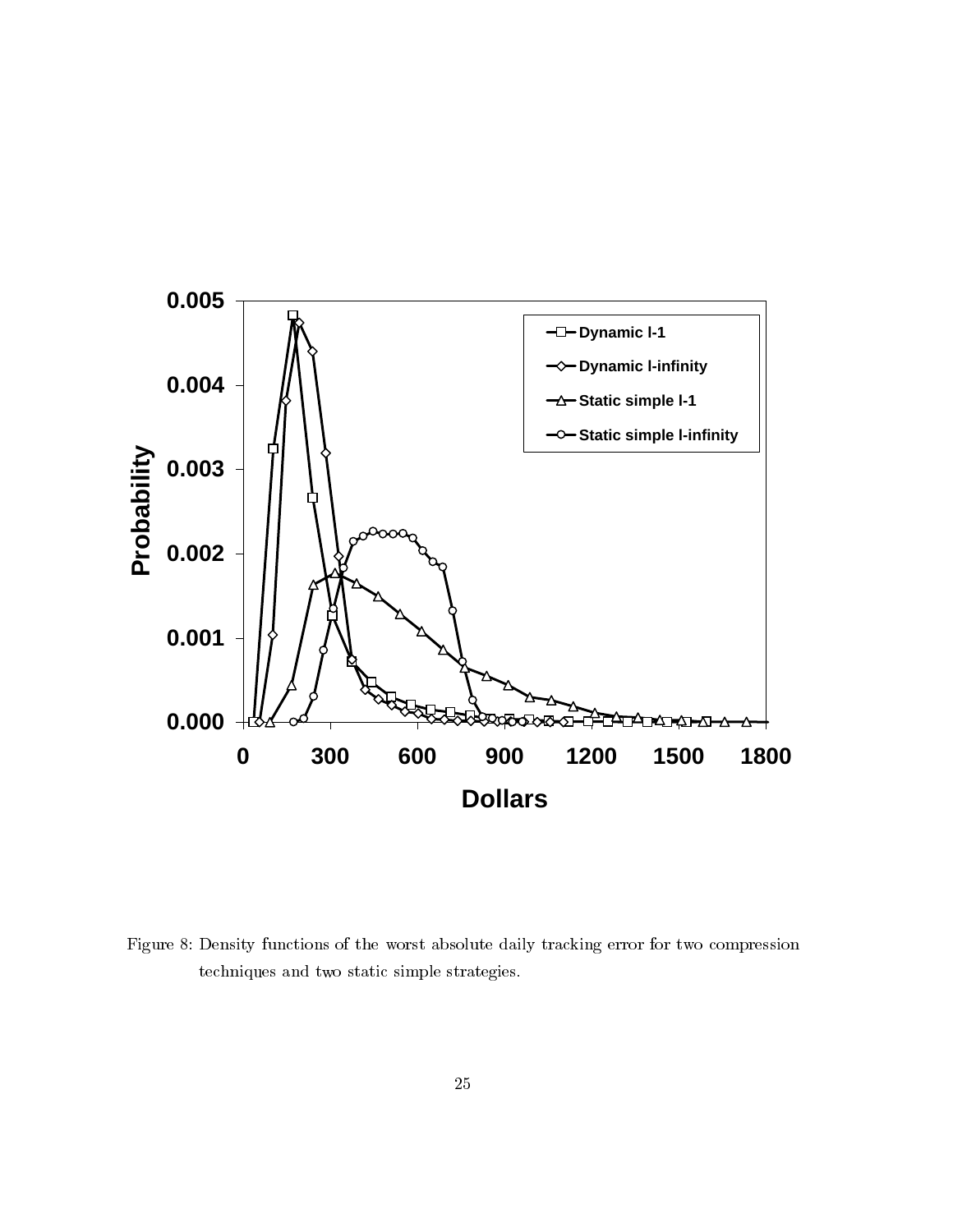upper tail of the target value's maximum.

### Dynamic portfolio replication

The second set of experiments use dynamic stochastic programming iteratively to construct a dynamic replication strategy for the target using a prescribed set of tradable instruments. For each test scenario at each of the four maturity dates we construct a new scenario tree, re-solve the stochastic programming problem and re-balance to the portfolio associated with the initial node of this problem (cf. Figure 2).

For this dynamic replication strategy we assume a proportional transaction cost of 1% on trades involving the underlying index and 2:5% on trades involving options, and impose an initial budget constraint of 1:025 times the initial value of the target as discussed in Section 4. (These transaction costs are higher than would be paid for hedging an S&P 500 options portfolio with S&P 500 futures contracts, but are used here for illustrative purposes.) The tracking errors to be minimised in the objectives of the DSP problems are taken to be the absolute differences between the mark-to-market values of the replicating strategy and the target evaluated attimes 0, the three successive rebalance dates and the horizon (again using Black–Scholes valuation). Here we use  $1,000$  test simulations to estimate the expected average absolute at these 5 dates.

We try a large number of different scenario trees varying both in size and the extent to which branching occurs near the root node. We found little advantage in using the inverse distribution function discretization technique of Section 4 to generate the scenario tree and instead use purely random index path sampling as described above. Again we will consider the effect on the dynamic strategies of restricting the strategy to using just cash and the underlying index. In all cases we will minimize the  $(L1')$  objective.

Our benchmark replication strategies will be quasi-static simple strategies based on respectively 100, 200 and 300 random scenarios for the path of the index from its initial value and the delta hedge rebalanced at decision points with transactions costs. We allow the quasistatic strategies to trade using cash, the underlying index and the four tradable options. Note that the simple strategies are quasi-static in the sense that the optimization problem solved at each step assumes no further re-balancing, but is in fact allowed to rebalance the portfolio according to the root node solution of the static simple problem corresponding to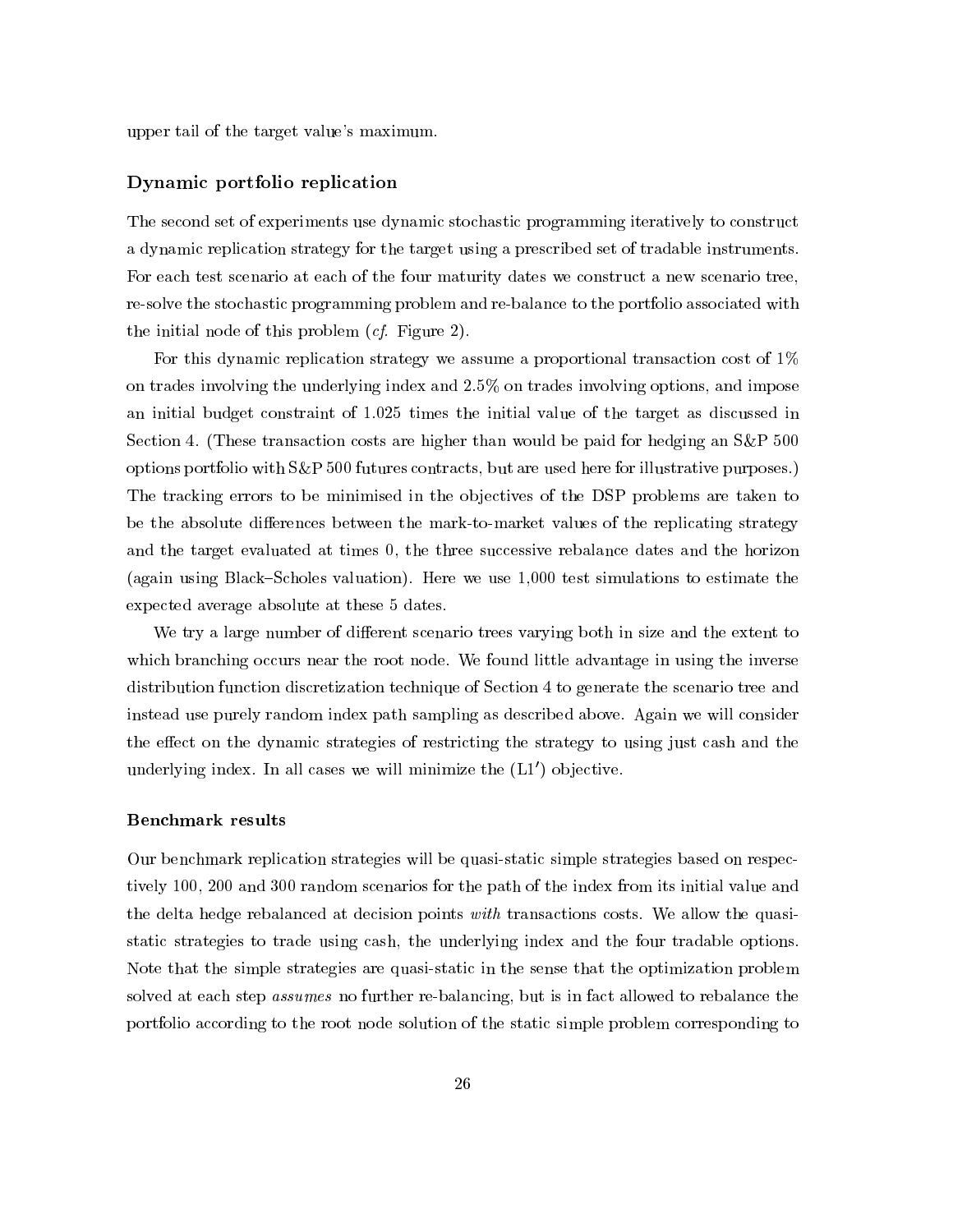

Figure 9: Distribution functions of the minimum value of the target and of several compressed portfolios.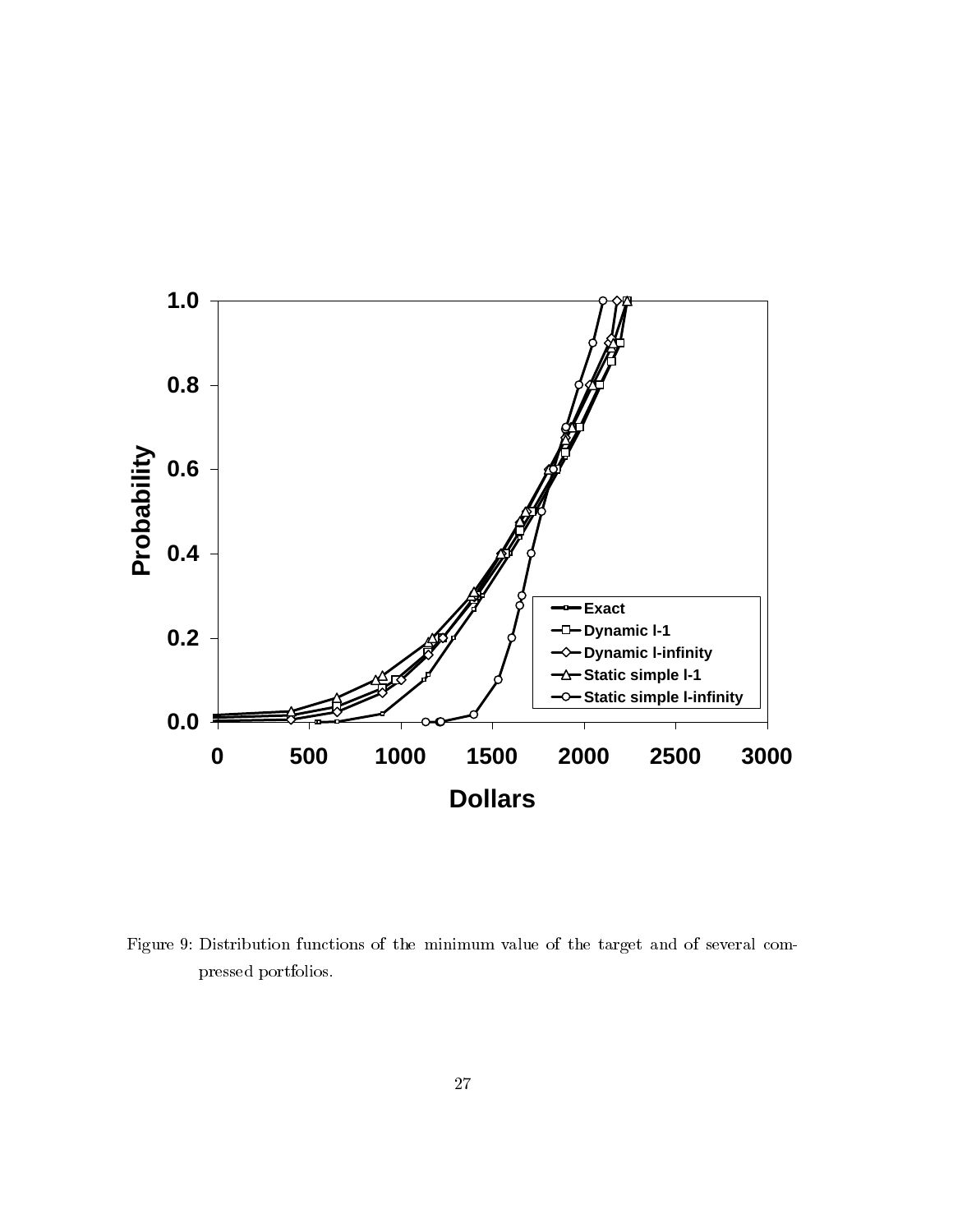

Figure 10: Distribution functions of the maximum value of the target and of several compressed portfolios.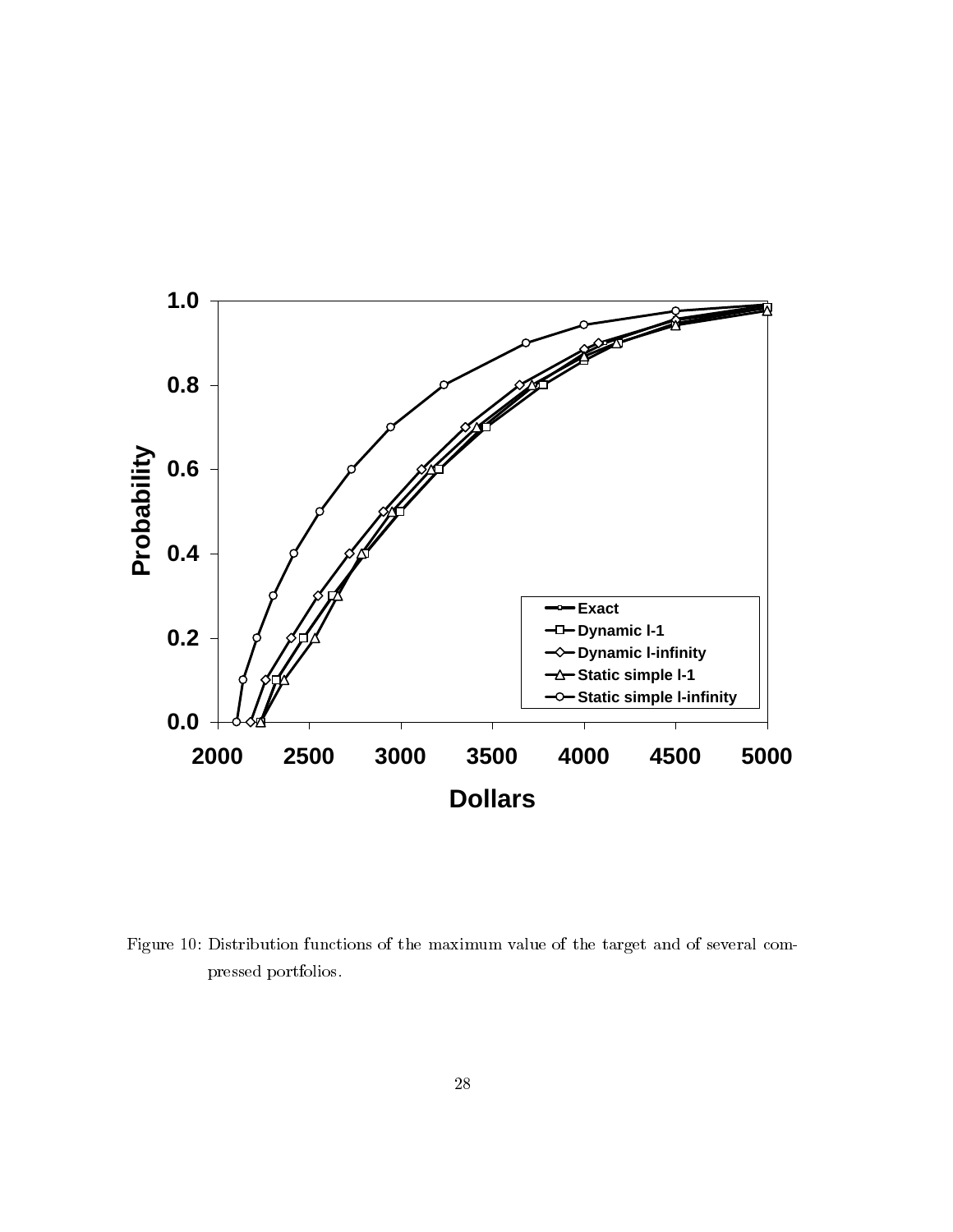| No. Scenarios | Objective | Expected average absolute<br>tracking error | Optimization<br>CPU time(s) |
|---------------|-----------|---------------------------------------------|-----------------------------|
| 100           | 87.2      | 110.9(8.03)                                 |                             |
| <b>200</b>    | 91.1      | 115.5(0.97)                                 | 12                          |
| 300           | 92.4      | 111.9(0.95)                                 | 27                          |
| delta hedge   | N/A       | 115.9(0.89)                                 | N/A                         |

Table 7: Dynamic portfolio replication results: quasi-static simple and delta hedge benchmarks. One standard error in the estimate of the expected average tracking error is indicated in brackets.

the current timestep. As the problem is re-solved at each timestep, the positions in the portfolio will generally change.

A summary of the numerical results for the benchmark strategies is given in Table 7. As the number of scenarios increases, although the objective of the optimization problem used in the quasi-static strategeies increases, the expected average absolute tracking error of the resulting strategy decreases (as we would expect) and is comparable to that of the delta hedge. Similar remarks apply to the expected *worst* absolute tracking error.

### Experiments varying tree size

For dynamic portfolio replication we consider scenarios trees which have the same branching factor at each node, and we gradually increase the branching factor expecting that larger trees should lead to better replicating trading strategies.

The results are presented in Tables 8 and 9. Again we see that allowing the dynamic strategy to trade in options is detrimental, although the difference decreases as the branching-factor increases. None of the dynamic strategies based on balanced scenario trees with equal branching at each node and trading in only cash and the underlying index beat the simple benchmarks. However we will see that by varying the branching structure over decision points these results can be improved.

### Experiments varying initial branching

Since with the dynamic replication strategy although we re-solve the optimization problem at each timestep using a new scenario tree, we ultimately only use the optimal portfolio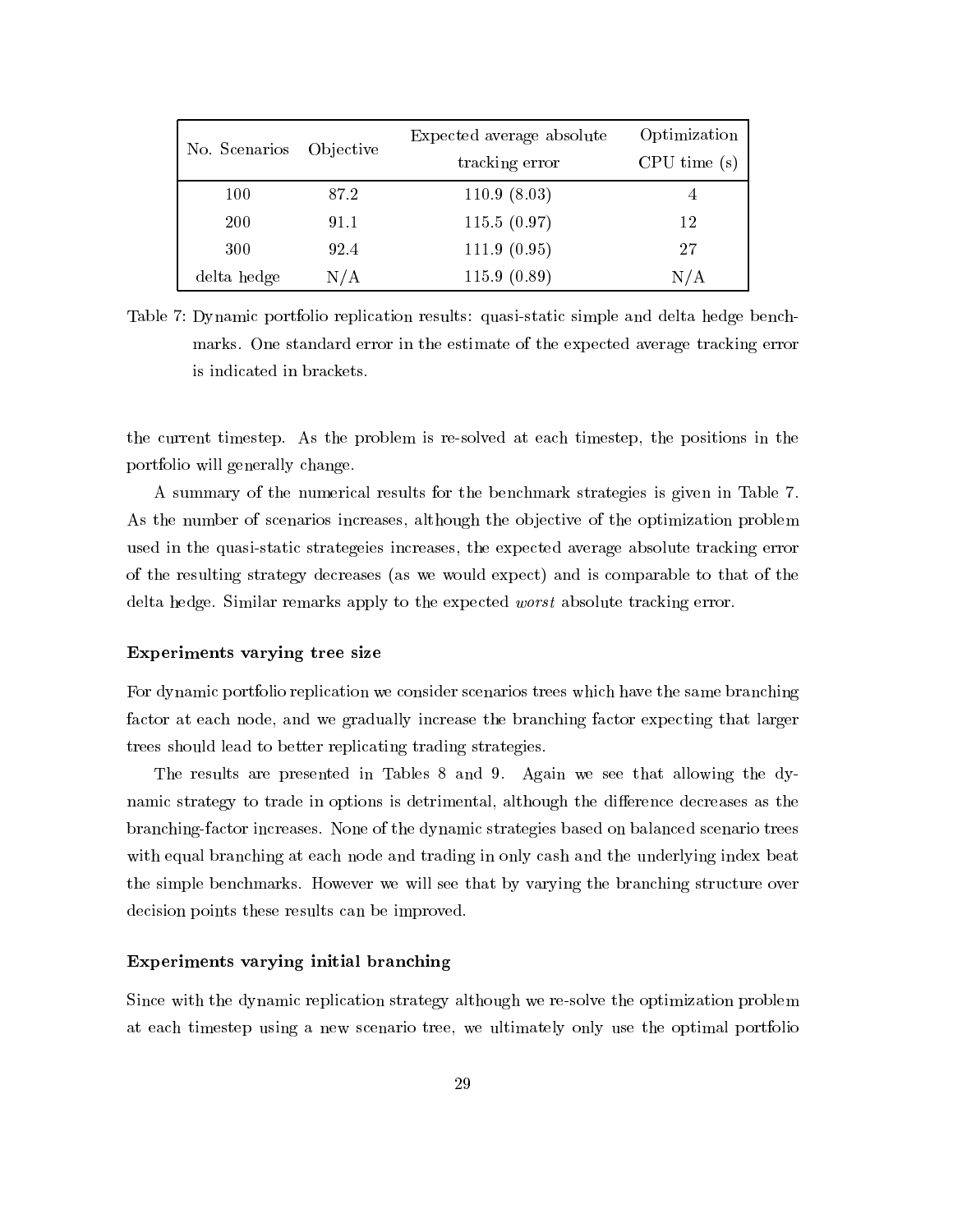| <b>Branching</b> | Objective | Expected average absolute<br>tracking error | CPU time(s) |
|------------------|-----------|---------------------------------------------|-------------|
| 2222             | 15.6      | 414.8 $(27.0)$                              |             |
| $3-3-3-3$        | 51.5      | 260.4(20.3)                                 |             |
| 4444             | 43.5      | $210.4 \quad (7.4)$                         |             |
| $5 - 5 - 5 - 5$  | 58.4      | (6.0)<br>163.6                              |             |
| $6 - 6 - 6 - 6$  | 50.0      | (3.7)<br>145.5                              | 2           |
| $7 - 7 - 7 - 7$  | 54.3      | (3.6)<br>142.4                              | 8           |

Table 8: Dynamic portfolio replication results: dynamic strategy with varying tree sizes. Only cash and the underlying index are available as trading instruments. One standard error in the estimate of the expected average tracking error is indicated in brackets.

| <b>Branching</b> | Objective | Expected average absolute<br>tracking error | time(s) |
|------------------|-----------|---------------------------------------------|---------|
| $2 \t2 \t2 \t2$  | $0.0\,$   | 987.0 (98.9)                                | 1       |
| 3333             | 23.6      | 703.2(74.9)                                 | 1       |
| $4 - 4 - 4 - 4$  | 1.5       | 694.2 (83.8)                                | 1       |
| $5 - 5 - 5 - 5$  | 21.3      | 433.7 (29.0)                                | 4       |
| $6 - 6 - 6 - 6$  | 18.6      | 312.5 (37.0)                                | 9       |
| $7 - 7 - 7 - 7$  | 26.0      | 188.5(16.0)                                 | 61      |

Table 9: Dynamic portfolio replication results: dynamic strategy with different branching structures. Cash, the underlying index and four options are available as trading instruments. One standard error in the estimate of the expected average tracking error is indicated in brackets.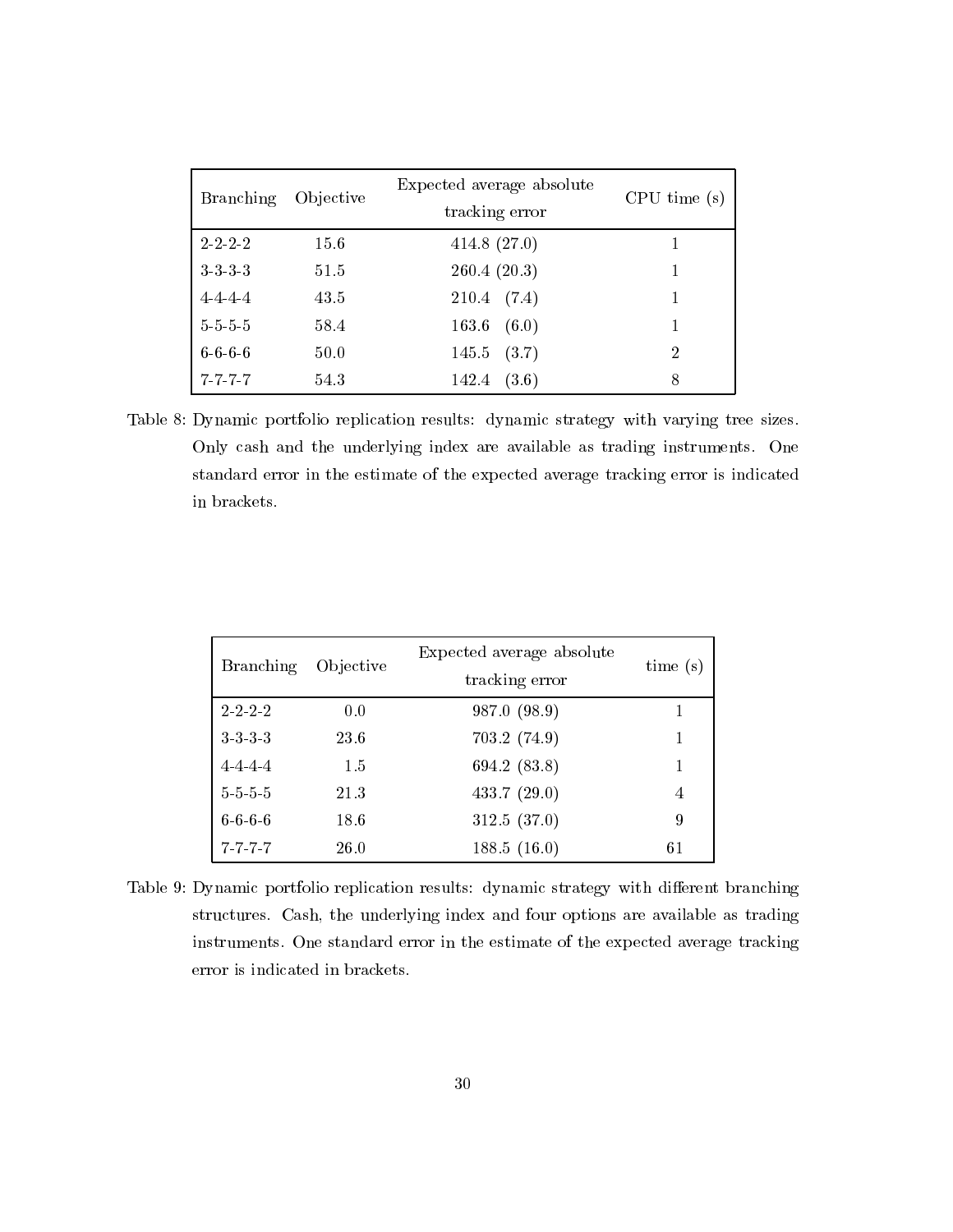associated with the root node appropriate to the timestep. Given this procedure, it seems sensible to make scenario trees branch more near the root node of each successive DSP problem. Here we keep the total number of nodes in the tree roughly constant (in an attempt to keep the optimization time constant across experiments) and gradually increase the branching at the root node of each successive DSP problem.

The results are summarized in Tables 10 and 11. As the initial branching increases, both the objective and the expected average tracking error tend to decrease, but with some sampling fluctuation due to the randomly generated scenario trees. This random decrease is more prominent when the dynamic trading strategy is allowed to use options (Table 11), when the final strategies in the table (in which almost all branching occurs at the root node), give a *significant improvement* over the best benchmark strategy in less than one third the computing time  $(cf.$  Table 7). Initial positions chosen by the various strategies are set out in Table 12.

Finally, a comparison of the distributions of the average and worst absolute tracking errors (measured at the initial time and the four subsequent decision points) for the quasistatic simple benchmarks and the dynamic replication strategies based on the tree with highest branching in the initial time stage, both with and without the availability of trading options, is shown in Figures 11 and 12. Again this shows that the best dynamic replication strategies continue to track the target in extreme market conditions.

## 6 Conclusions

For both applications considered in this paper—portfolio compression and dynamic portfolio replication—the solutions from a stochastic programming approach are superior to optimized `quasi-static' approaches and a delta hedge. For compression however, is not clear how the solution of the stochastic programming problem should be interpreted as a trading strategy; the method used here is not robust enough to allow the strategy to trade in options as well as cash and the underlying.

From Figures 9 and 10 we see that the extreme values taken by the target portfolio over the planning horizon have medians close to 1750 and 3000 respectively, indicating that the expected average absolute tracking error achieved by the best dynamic hedge (90:5) is approximately  $3\% - 5\%$  of the target value.

In the dynamic portfolio replication problem, very different trees should be used from those effective for portfolio compression: almost all the branching should occur at the root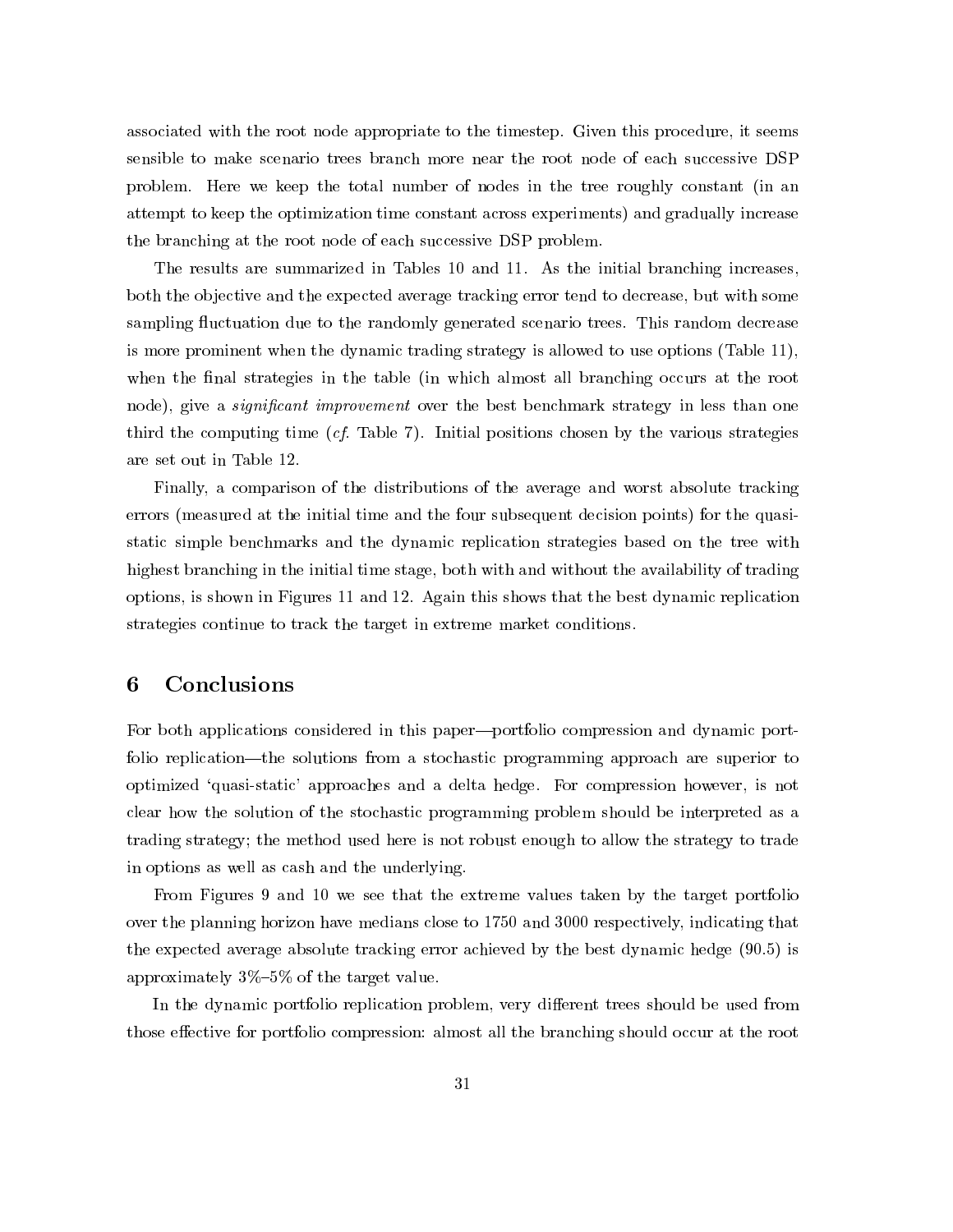| <b>Branching</b>  | Objective | Expected average absolute<br>tracking error | CPU time(s)      |
|-------------------|-----------|---------------------------------------------|------------------|
| $6 - 6 - 6 - 6$   | 50.0      | 145.5(3.7)                                  | $\overline{2}$   |
| $8-6-5-4$         | 43.6      | 137.3(3.3)                                  | 3                |
| 9.753             | 40.5      | 134.0(3.9)                                  | $\overline{5}$   |
| $13-8-4-2$        | 47.5      | 135.8(3.1)                                  | 3                |
| $21-9-3-1$        | 38.8      | 122.4(2.6)                                  | $\overline{2}$   |
| $22 - 8 - 3 - 1$  | 30.1      | 119.7(2.6)                                  | $\overline{2}$   |
| $31-8-2-1$        | 34.1      | 118.6 $(2.4)$                               | $\overline{4}$   |
| $43-9-1-1$        | 25.9      | 122.8(2.5)                                  | 7                |
| $55 - 7 - 1 - 1$  | 28.9      | 120.6(2.5)                                  | 4                |
| $75 - 5 - 1 - 1$  | 24.7      | 119.3(2.5)                                  | $\bf 5$          |
| $120-3-1-1$       | 23.0      | 115.7(2.0)                                  | $\boldsymbol{6}$ |
| $300 - 1 - 1 - 1$ | 17.1      | 116.5(2.3)                                  | $\overline{5}$   |

Table 10: Dynamic portfolio replication results: dynamic strategy with different branching structures. Only cash and the underlying index are available as trading instruments. One standard error in the estimate of the expected average tracking error is indicated in brackets.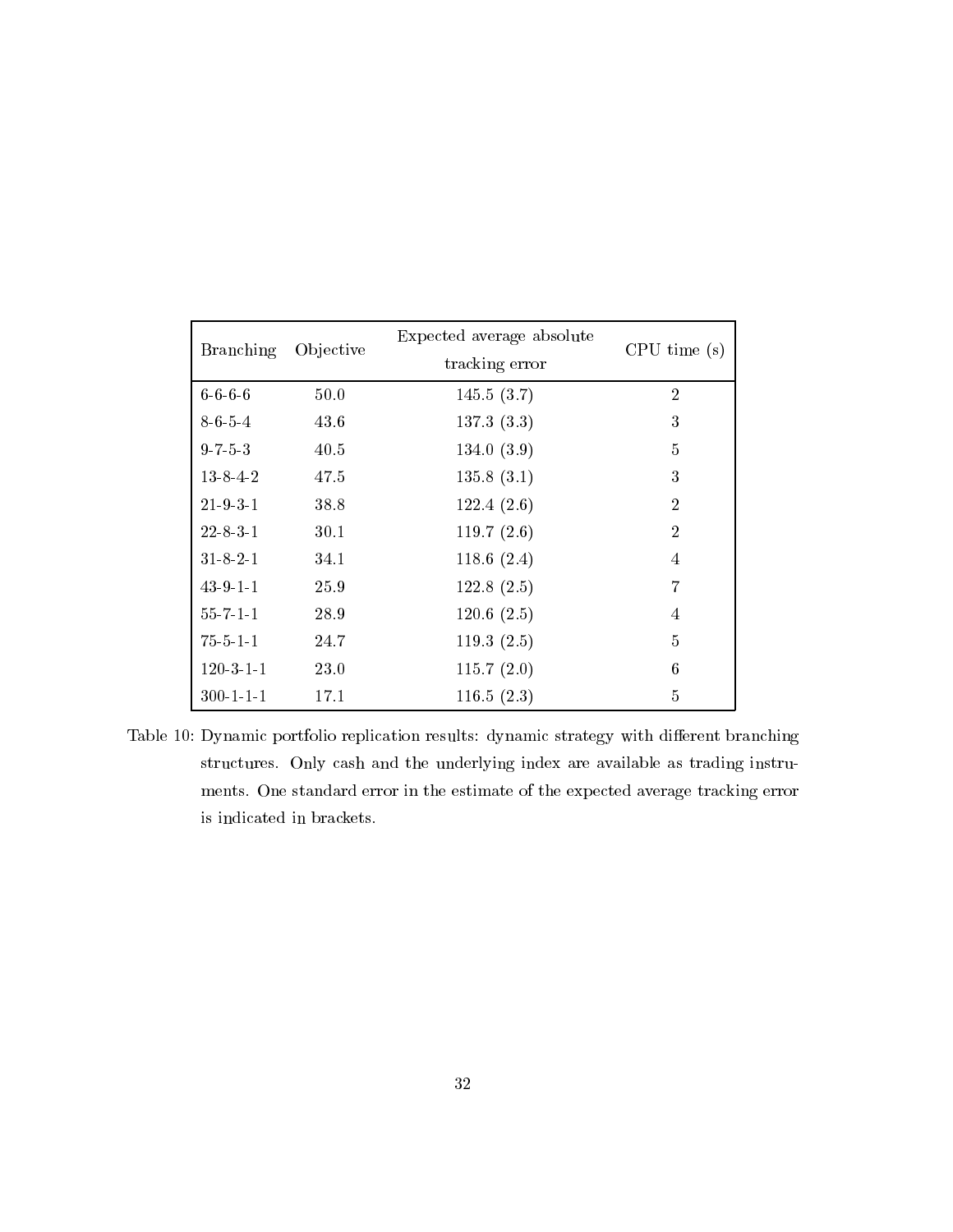| <b>Branching</b>  | Objective | Expected average absolute<br>tracking error | CPU time(s)    |
|-------------------|-----------|---------------------------------------------|----------------|
| $6 - 6 - 6 - 6$   | 18.7      | 312.5(37.0)                                 | 9              |
| $8 - 6 - 5 - 4$   | 9.3       | 261.5(29.7)                                 | $\overline{5}$ |
| 9.753             | 7.1       | 215.9(17.2)                                 | 7              |
| $13-8-4-2$        | 19.9      | $132.5 \quad (5.3)$                         | 8              |
| $21-9-3-1$        | 16.9      | 133.4(14.3)                                 | 10             |
| $22 - 8 - 3 - 1$  | 12.2      | $107.2 \quad (6.0)$                         | 7              |
| $31-8-2-1$        | 17.9      | 116.7 $(4.5)$                               | 8              |
| $43 - 9 - 1 - 1$  | 10.2      | $103.9$ $(7.2)$                             | 6              |
| $55 - 7 - 1 - 1$  | 12.2      | 132.1(34.4)                                 | 73             |
| $75 - 5 - 1 - 1$  | 10.2      | $94.8$ $(2.0)$                              | 6              |
| $120-3-1-1$       | 8.1       | (2.6)<br>96.1                               | 7              |
| $300 - 1 - 1 - 1$ | 3.6       | (1.8)<br>93.0                               | 8              |

Table 11: Dynamic portfolio replication results: dynamic strategy with different branching structures. Cash, the underlying index and four options are available as trading instruments. One standard error in the estimate of the expected average tracking error is indicated in brackets. The anomalous runtime is due to chance degeneracy of the deterministic equivalent linear programme.

| Method                             | $\operatorname{Cash}$ | Underlying | $30$ -day | $60$ -day | $180$ -dav | $360$ -day |
|------------------------------------|-----------------------|------------|-----------|-----------|------------|------------|
| quasi-static simple, 100 scenarios | $-329.2$              | 1.73       | 0.27      | 2.97      | 3.85       | 0.00       |
| quasi-static simple, 200 scenarios | $-171.4$              | 1.62       | 0.00      | 2.97      | 3.65       | 0.00       |
| quasi-static simple, 300 scenarios | $-387.6$              | $1.80\,$   | 0.00      | 2.41      | 3.95       | 0.00       |
| dynamic with options               | $-1426.8$             | 2.16       | $-4.23$   | 0.00      | 0.00       | 13.45      |
| dynamic $w/o$ options              | $-5194.0$             | 5.81       | N/A       | N/A       | N/A        | N/A        |

Table 12: Dynamic portfolio replication results: Optimal initial portfolio holdings.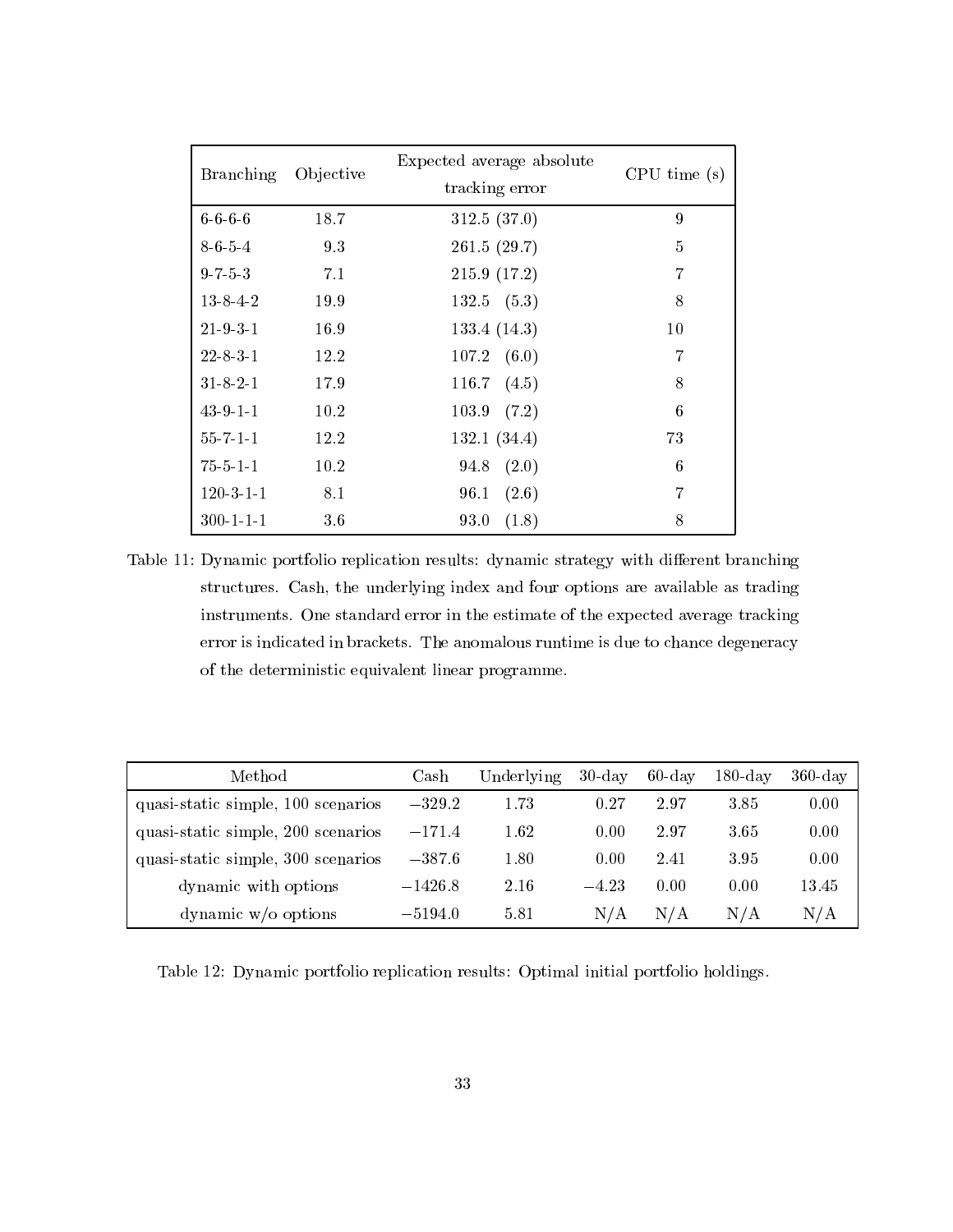

Figure 11: Dynamic portfolio replication results: density functions of the average tracking error for two dynamic hedging techniques and three benchmark strategies.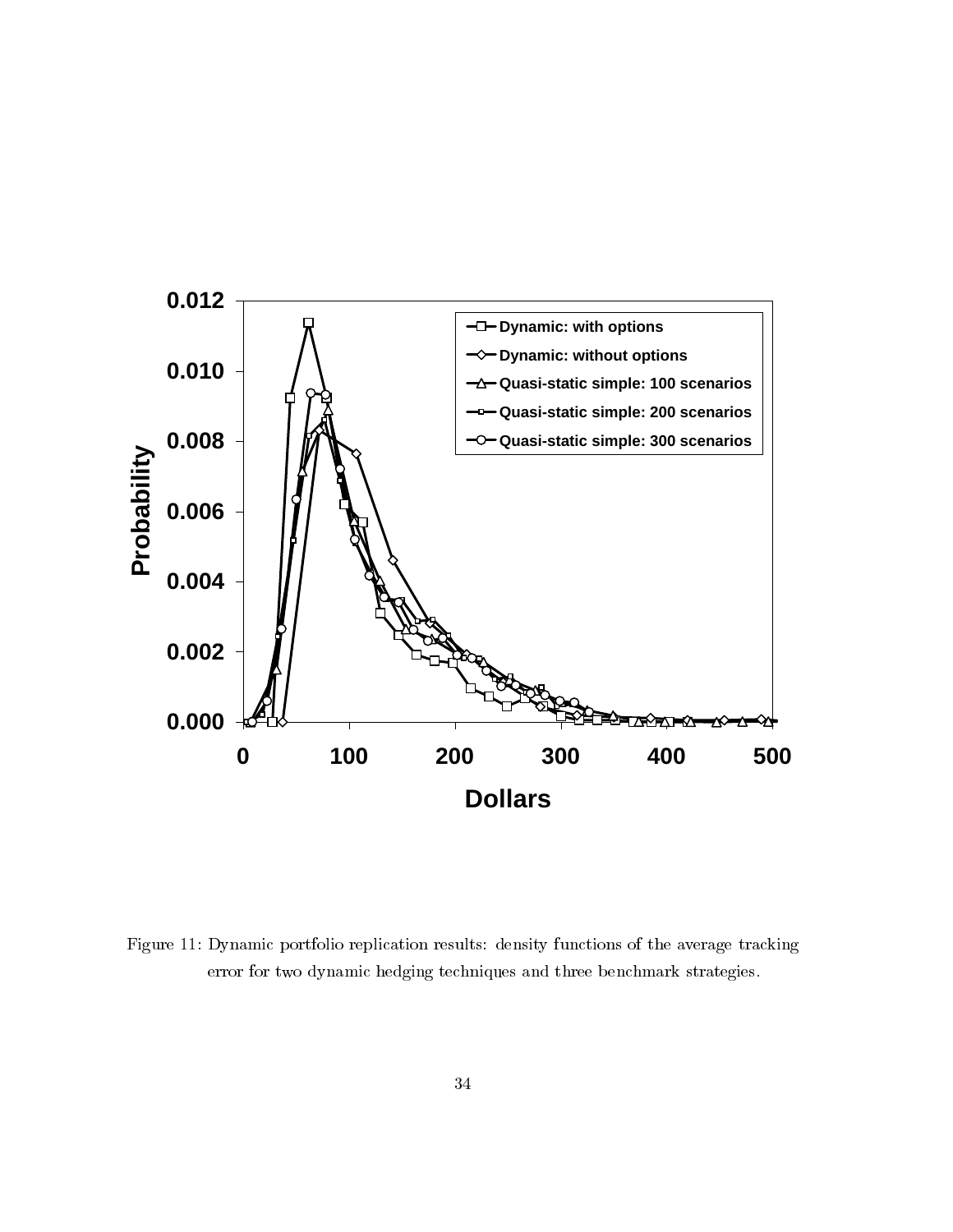

Figure 12: Dynamic portfolio replication results: density functions of the worst absolute tracking error for two dynamic hedging techniques and three benchmark strategies.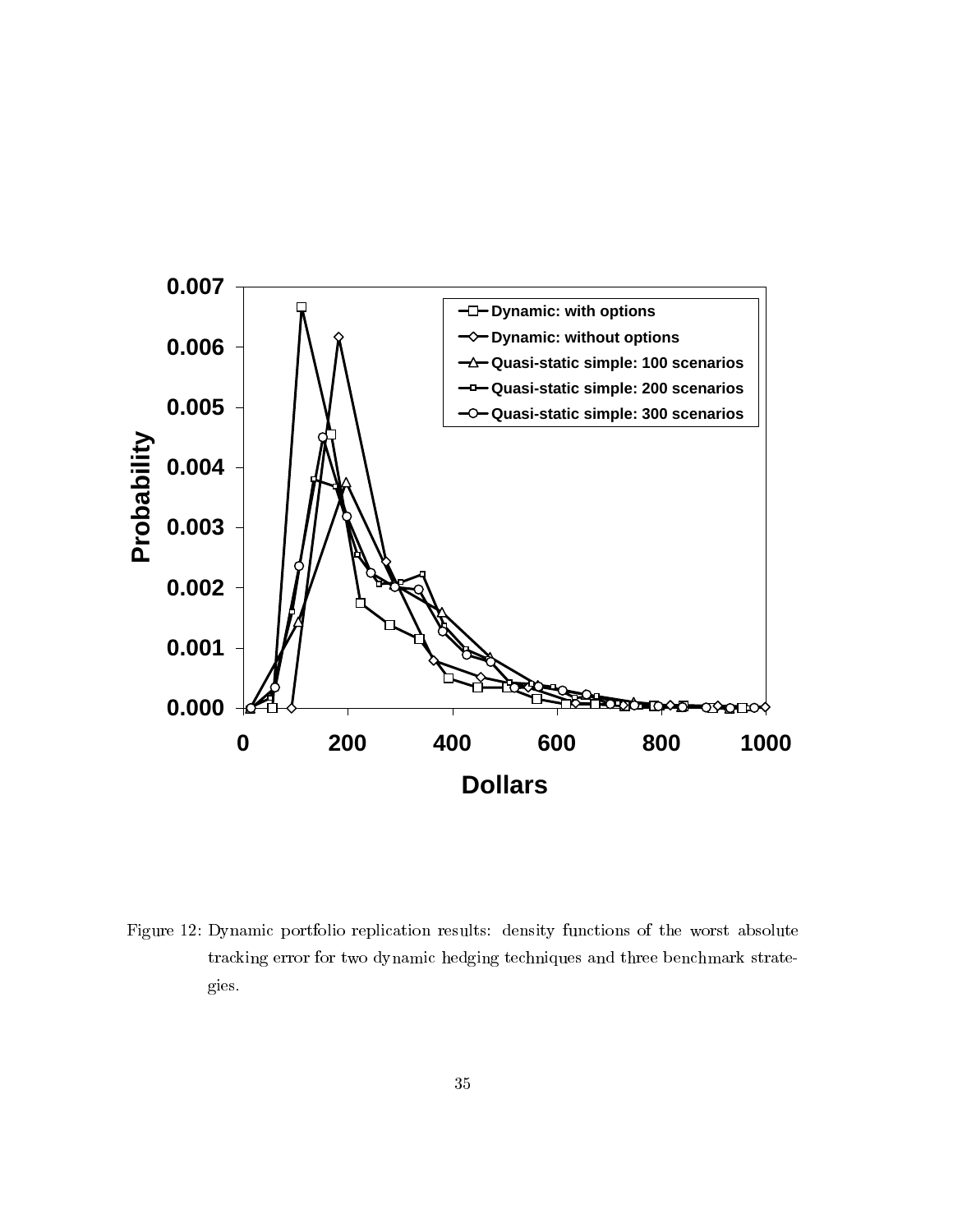node. In this case the method is robust enough to allow the dynamic strategy to trade options in order to reduce tracking error and produce an overall signicantly best strategy in a running time three times faster than the best quasi-static benchmark alternative.

In a companion paper we will describe the extension of these ideas to a swaption portfolio where, unfortunately, further ingenuity is required.

## References

- Birge, J. R. & Louveaux, F. (1997), *Introduction to Stochastic Programming*, Springer, Berlin.
- Dembo, R. & Rosen, D. (1999), 'The practice of portfolio replication', Ann. Op. Research 85, 267-284.
- Chisti, A. (1999), 'Simulation of fixed-income portfolios using grids', Algo Research Quarterly  $2(2)$ , 41-50.
- Dempster, M. A. H., ed. (1980), Stochastic Programming, Academic Press, London.
- Dempster, M. A. H. & Ireland, A. M.  $(1988)$ , A financial decision support system, in G. Mitra, ed., Mathematical Models for Decision Support Systems, Springer, Berlin, pp. 415-440.
- Dempster, M. A. H. & Thompson, R. T. (1999), 'EVPI-based importance sampling solution procedures for multi-stage stochastic linear programmes on parallel MIMD architectures', Ann. Op. Research  $90, 161-184$ .
- Dempster, M. A. H., Hicks-Pedron, N., Medova, E. A., Scott, J. E. & Sembos, A. (2000), `Planning logistics operations in the oil industry', Journal of the Operational Research  $Society$  51, 1271-1288.
- Fleten, S., Hyland, K. & Wallace, S. (1998), `The performance of stochastic dynamic and fix mix portfolio models', Working Paper, Norwegian University of Science and Technology.
- Golub, B., Holmer, M., Polman, L. & Zenios, S. (1997), `Stochastic programming models for money management', European Journal of Operations Research 85, 282–296.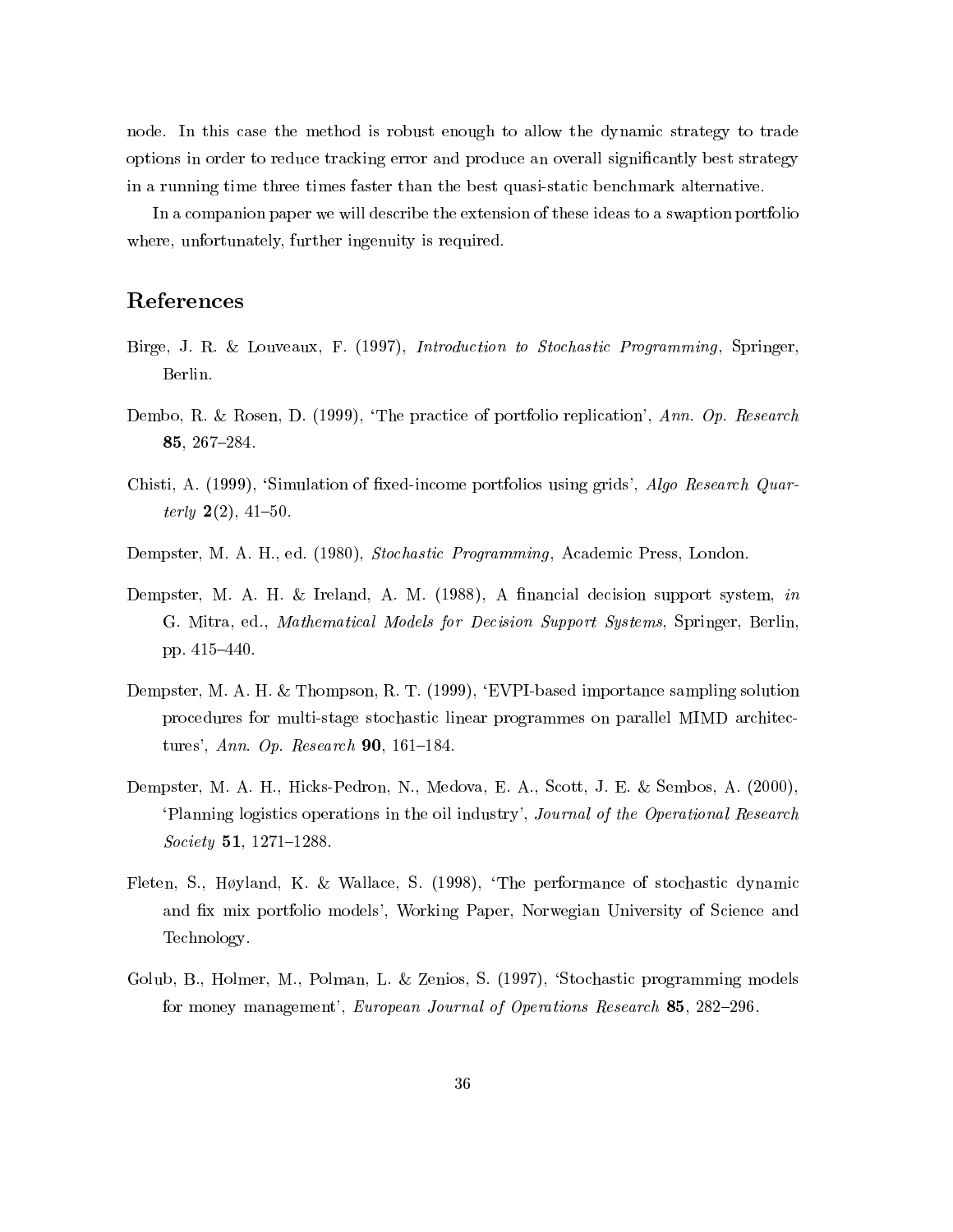- Gondzio, J. & Kouwenberg, R. (1999), 'High performance computing for asset liability management', Working Paper, Erasmus University.
- Gondzio, J., Kouwenberg, R. & Vorst, T. (1998), 'Hedging options under transaction costs and stochastic volatility', Working Paper.
- Jamshidian, F. & Zhu, Y. (1997), 'Scenario simulation: Theory and methodology', Finance and Stochastics 1,  $43-67$ .
- Klaassen, P. (1997), 'Discretized reality and spurious profits in stochastic programming models for asset/liability management', Working Paper, Vrije Universiteit, Amsterdam.
- Kouwenberg, R. (1998), `Senario generation and stochastic programming models for asset liability management', Working Paper, Econometric Institute, Erasmus University Rotterdam.
- Kouwenberg, R. & Vorst, T. (1998), `Dynamic portfolio insurance: A stochastic programming approach', Working Paper, Department of Finance, Erasmus University Rotterdam.
- Mulvey, J. & Ziemba, W. T., eds (1998), Worldwide Asset Liability Modelling, Cambridge University Press.
- Wets, R. J.-B. & Ziemba, W. T., eds (1999), 'Stochastic Programming: State of the Art, 1998', Ann. Op. Research 85.
- Worzel, K. J., Vassiadou-Zeniou, C. & Zenios, S. A. (1994), 'Integrated simulation and optimization models for tracking indices of fixed-income securities', Operations Research  $42(2)$ , 223-233.

## Appendix: A prototype implementation in RiskWatch

To demonstrate the practicality of using a stochastic programming approach to dynamic portfolio replication, we have implemented a general stochastic programming system using RiskWatch for instrument and portfolio valuation. At present the system is in prototype form, using a number of external programs and our stochastic programming model generation suite STOCHGEN 2.3. In future these will be integrated seamlessly with RiskWatch,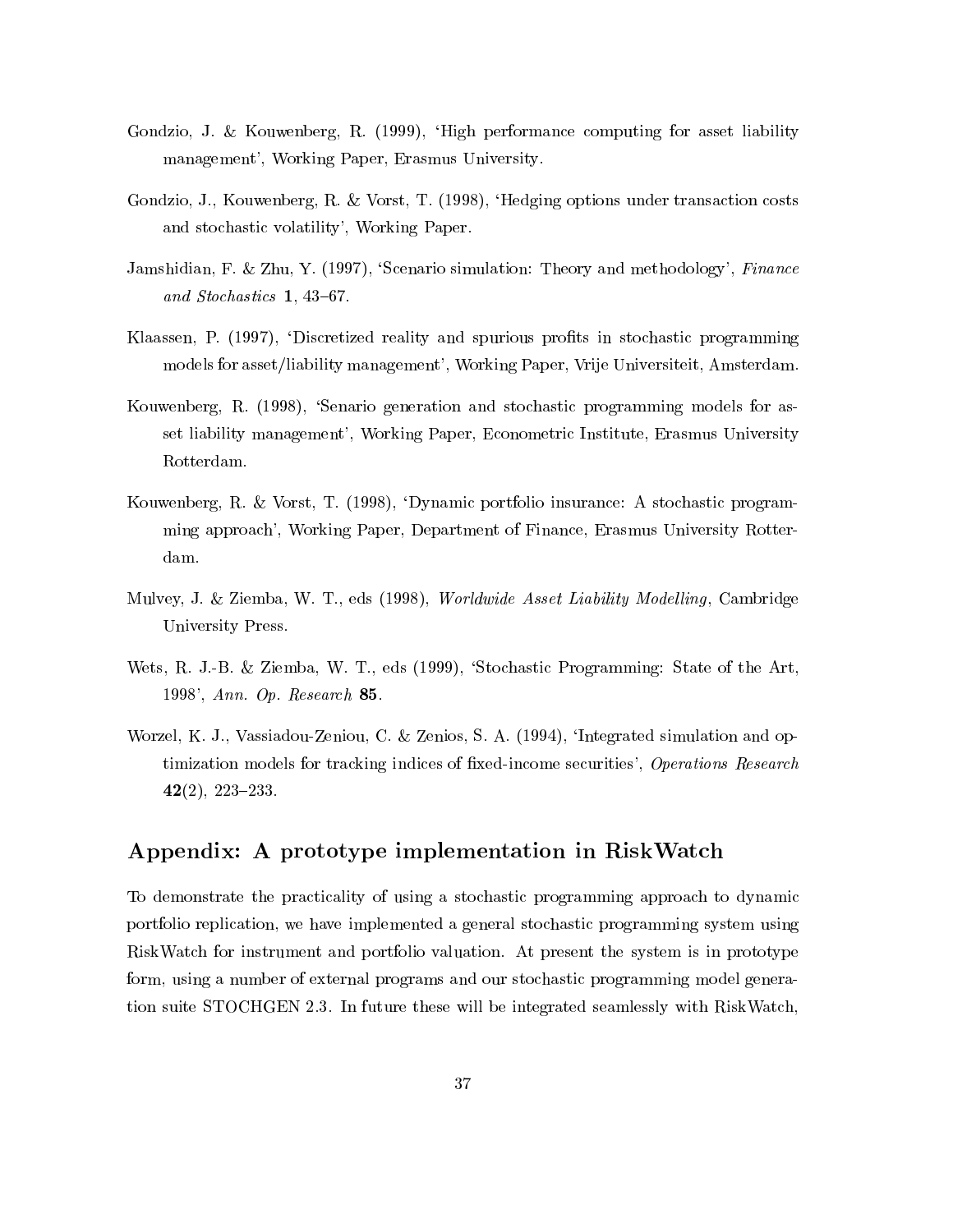allowing the whole process of simulation, solution and solution analysis to be performed from behind a RiskWatch GUI.

An overview of the prototype's design is given in Figure 13. The aim is tolet the user write a quite general stochastic programming problem using STOCHGEN, which employs the modelling language AMPL, with reference to the value of RiskWatch entities such as instruments and portfolios. This allows the user to combine the flexibility of STOCHGEN/AMPL for expressing optimization problems (which covers all the optimization functionality currently in RiskWatch) with that of RiskWatch for valuing financial instruments. The design also makes it easy to implement alternative sampling techniques such as quasi-random sampling or even to allow part of the scenario-tree to be constructed by hand, to include crash scenarios for example.

In more detail: we use a Perl script to create the scenario tree, outputting a scenario set containing each scenario present in the scenario tree, load this into RiskWatch, run a simulation to value the instruments and portfolios, and use a RiskScript macro to write all the simulation data to a single data-file.

This data-file is read by another program which creates AMPL-format data-files containing the data for each scenario, and a file of auxiliary information, such as the names of the RiskWatch entities for which data is present, the number of timesteps, the simulation dates and so on. Other information such as a non-uniform weighting of scenarios could easily be passed via this file.

These data-files, together with the stochastic programming problem expressed as an AMPL model, are fed into the STOCHGEN system, producing a single linear program (the deterministic equivalent form of the stochastic programming problem) in standard MPS or SMPS format for solvers.

Once solved, the optimal decision variables at each node in the tree can be extracted from solver output files and represented as a RiskWatch scenario set.